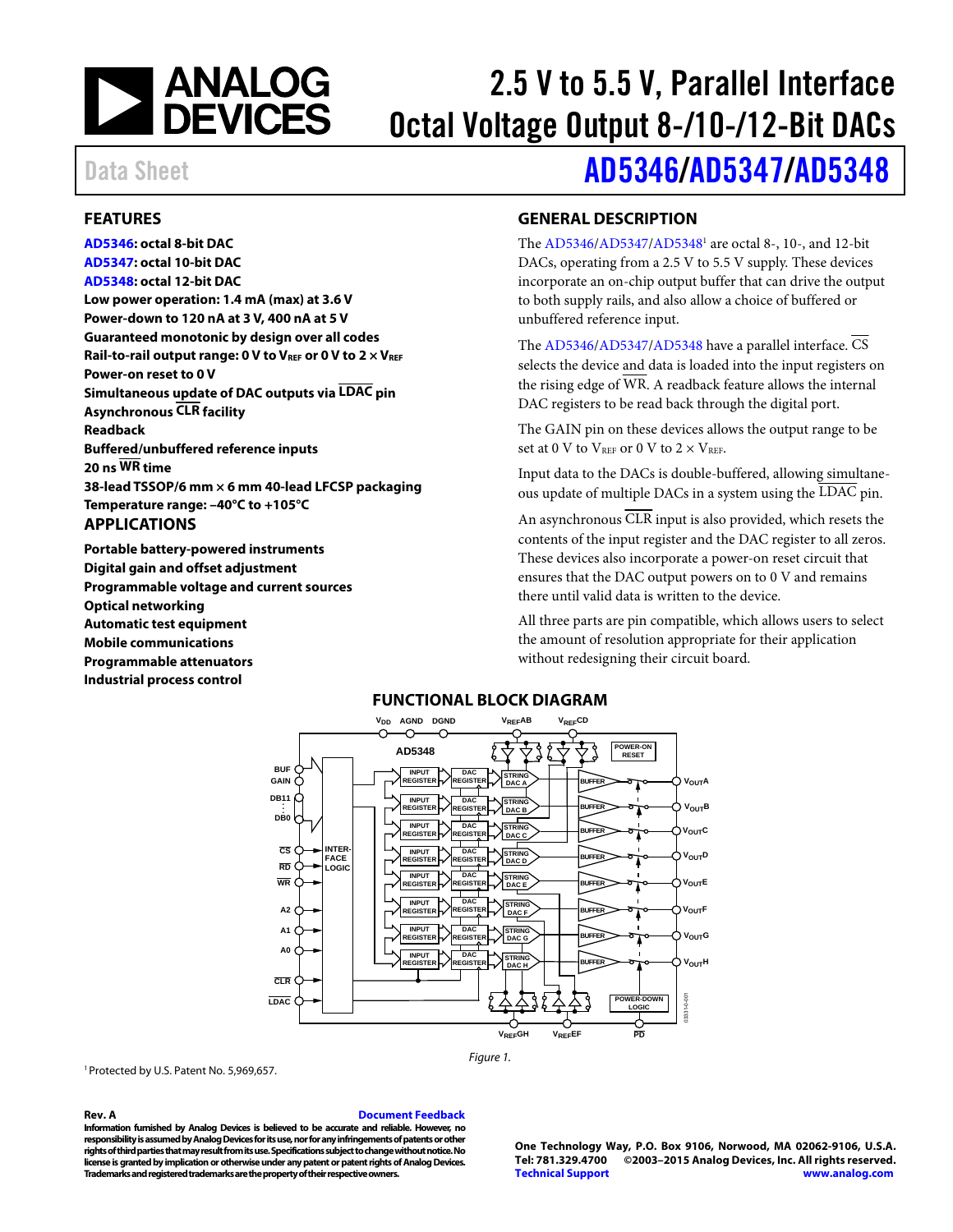# TABLE OF CONTENTS

### <span id="page-1-0"></span>**REVISION HISTORY**

| Deleted Driving V <sub>DD</sub> from the Reference Voltage Section and |
|------------------------------------------------------------------------|
|                                                                        |
| Deleted Table 9 and Table 10; Renumbered Sequentially  23              |
|                                                                        |
|                                                                        |
|                                                                        |

**11/03—Revision 0: Initial Version** 

| Bipolar Operation Using the AD5346/AD5347/AD5348 20 |  |
|-----------------------------------------------------|--|
| Decoding Multiple AD5346/AD5347/AD5348s 21          |  |
| AD5346/AD5347/AD5348 as Digitally Programmable      |  |
|                                                     |  |
| Coarse and Fine Adjustment Using the                |  |
|                                                     |  |
|                                                     |  |
|                                                     |  |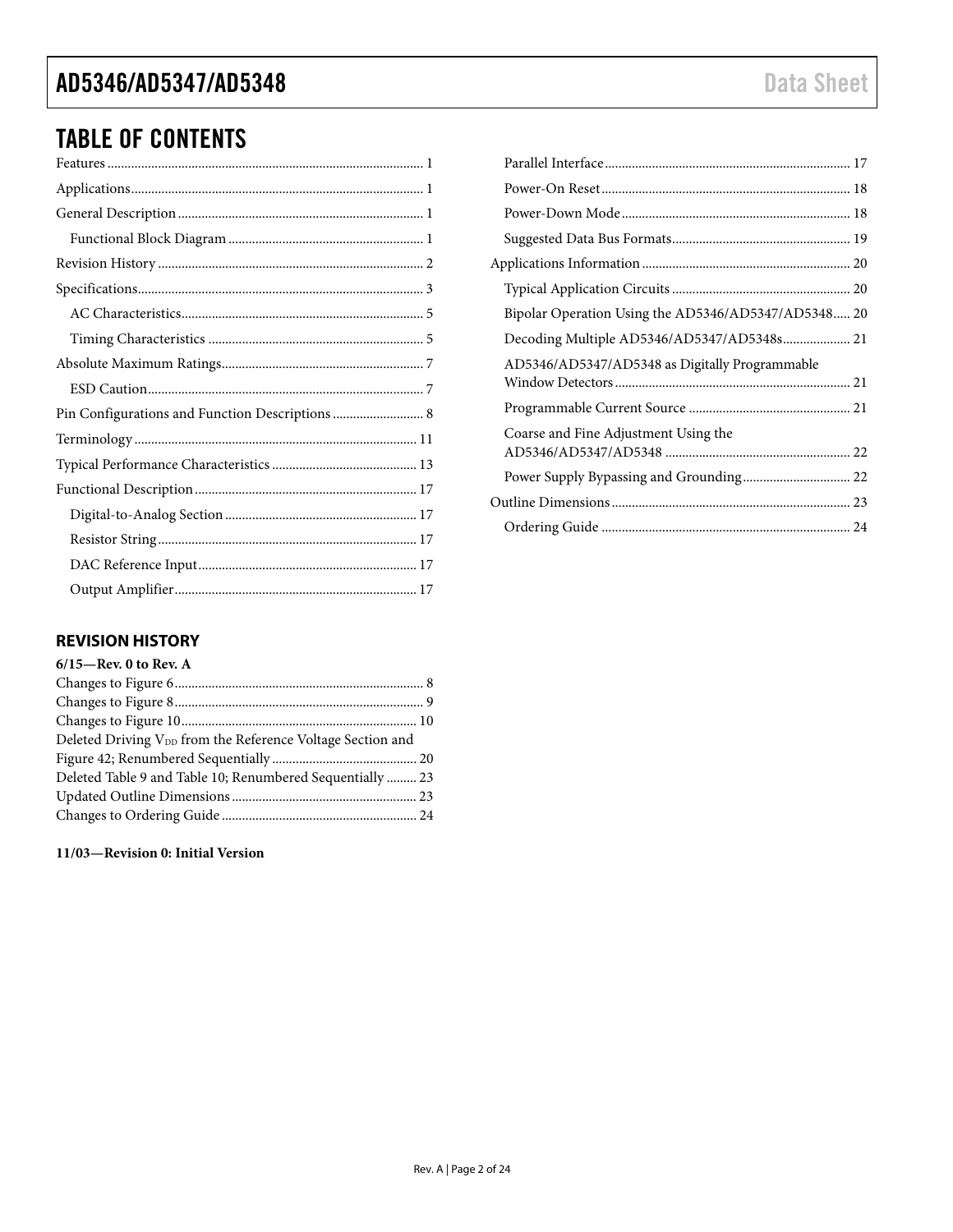# <span id="page-2-0"></span>**SPECIFICATIONS**

VDD = 2.5 V to 5.5 V; VREF = 2 V; RL = 2 kΩ to GND; CL = 200 pF to GND; all specifications TMIN to TMAX, unless otherwise noted.

|                                              |      | <b>B</b> Version <sup>1</sup> |                       |                  |                                                                                                     |
|----------------------------------------------|------|-------------------------------|-----------------------|------------------|-----------------------------------------------------------------------------------------------------|
| Parameter <sup>2</sup>                       | Min  | <b>Typ</b>                    | Max                   | Unit             | <b>Test Conditions/Comments</b>                                                                     |
| DC PERFORMANCE <sup>3, 4</sup>               |      |                               |                       |                  |                                                                                                     |
| AD5346                                       |      |                               |                       |                  |                                                                                                     |
| Resolution                                   |      | 8                             |                       | <b>Bits</b>      |                                                                                                     |
| Relative Accuracy                            |      | ±0.15                         | ±1                    | <b>LSB</b>       |                                                                                                     |
| <b>Differential Nonlinearity</b>             |      | $\pm 0.02$                    | ±0.25                 | <b>LSB</b>       | Guaranteed monotonic by design over all codes                                                       |
| AD5347                                       |      |                               |                       |                  |                                                                                                     |
| Resolution                                   |      | 10                            |                       | <b>Bits</b>      |                                                                                                     |
| <b>Relative Accuracy</b>                     |      | ±0.5                          | ±4                    | <b>LSB</b>       |                                                                                                     |
| <b>Differential Nonlinearity</b>             |      | $\pm 0.05$                    | ±0.5                  | <b>LSB</b>       | Guaranteed monotonic by design over all codes                                                       |
| AD5348                                       |      |                               |                       |                  |                                                                                                     |
| Resolution                                   |      | 12                            |                       | <b>Bits</b>      |                                                                                                     |
| Relative Accuracy                            |      | ±2                            | ±16                   | <b>LSB</b>       |                                                                                                     |
| <b>Differential Nonlinearity</b>             |      | ±0.2                          | ±1                    | <b>LSB</b>       | Guaranteed monotonic by design over all codes                                                       |
| <b>Offset Error</b>                          |      | ±0.4                          | ±3                    | % of FSR         |                                                                                                     |
| <b>Gain Error</b>                            |      | ±0.1                          | ±1                    | % of FSR         |                                                                                                     |
| Lower Deadband <sup>5</sup>                  |      | 10                            | 60                    | mV               | Lower deadband exists only if offset error is<br>negative                                           |
| Upper Deadband <sup>5</sup>                  |      | 10                            | 60                    | mV               | $V_{DD} = 5 V$ ; upper deadband exists only if $V_{REF} = V_{DD}$                                   |
| Offset Error Drift <sup>6</sup>              |      | $-12$                         |                       | ppm of<br>FSR/°C |                                                                                                     |
| Gain Error Drift <sup>6</sup>                |      | $-5$                          |                       | ppm of<br>FSR/°C |                                                                                                     |
| DC Power Supply Rejection Ratio <sup>6</sup> |      | $-60$                         |                       | dB               | $\Delta V_{DD} = \pm 10\%$                                                                          |
| DC Crosstalk <sup>6</sup>                    |      | 200                           |                       | μV               | $R_L = 2 k\Omega$ to GND, 2 k $\Omega$ to $V_{DD}$ ; C <sub>L</sub> = 200 pF to GND;<br>$Gain = +1$ |
| DAC REFERENCE INPUT <sup>6</sup>             |      |                               |                       |                  |                                                                                                     |
| <b>VREF Input Range</b>                      | 1    |                               | V <sub>DD</sub>       | V                | Buffered reference mode                                                                             |
| <b>VREF Input Range</b>                      | 0.25 |                               | <b>V<sub>DD</sub></b> | v                | Unbuffered reference mode                                                                           |
| VREF Input Impedance                         |      | $>10$                         |                       | MΩ               | Buffered reference mode and power-down mode                                                         |
|                                              |      | 90                            |                       | $k\Omega$        | Gain = $+1$ ; input impedance = $R_{DAC}$                                                           |
|                                              |      | 45                            |                       | $k\Omega$        | Gain = $+2$ ; input impedance = $R_{DAC}$                                                           |
| Reference Feedthrough                        |      | $-90$                         |                       | dB               | Frequency = $10$ kHz                                                                                |
| Channel-to-Channel Isolation                 |      | $-75$                         |                       | dB               | Frequency = $10$ kHz                                                                                |
| OUTPUT CHARACTERISTICS <sup>6</sup>          |      |                               |                       |                  |                                                                                                     |
| Minimum Output Voltage <sup>4, 7</sup>       |      | 0.001                         |                       | V min            | Rail-to-rail operation                                                                              |
| Maximum Output Voltage <sup>4,7</sup>        |      | $V_{DD}$ -                    |                       | V max            |                                                                                                     |
|                                              |      | 0.001                         |                       |                  |                                                                                                     |
| DC Output Impedance                          |      | 0.5                           |                       | Ω                |                                                                                                     |
| <b>Short Circuit Current</b>                 |      | 25                            |                       | mA               | $V_{DD} = 5 V$                                                                                      |
|                                              |      | 16                            |                       | mA               | $V_{DD} = 3 V$                                                                                      |
| Power-Up Time                                |      | 2.5                           |                       | μs               | Coming out of power-down mode; $V_{DD} = 5 V$                                                       |
|                                              |      | 5                             |                       | $\mu$ s          | Coming out of power-down mode; $V_{DD} = 3 V$                                                       |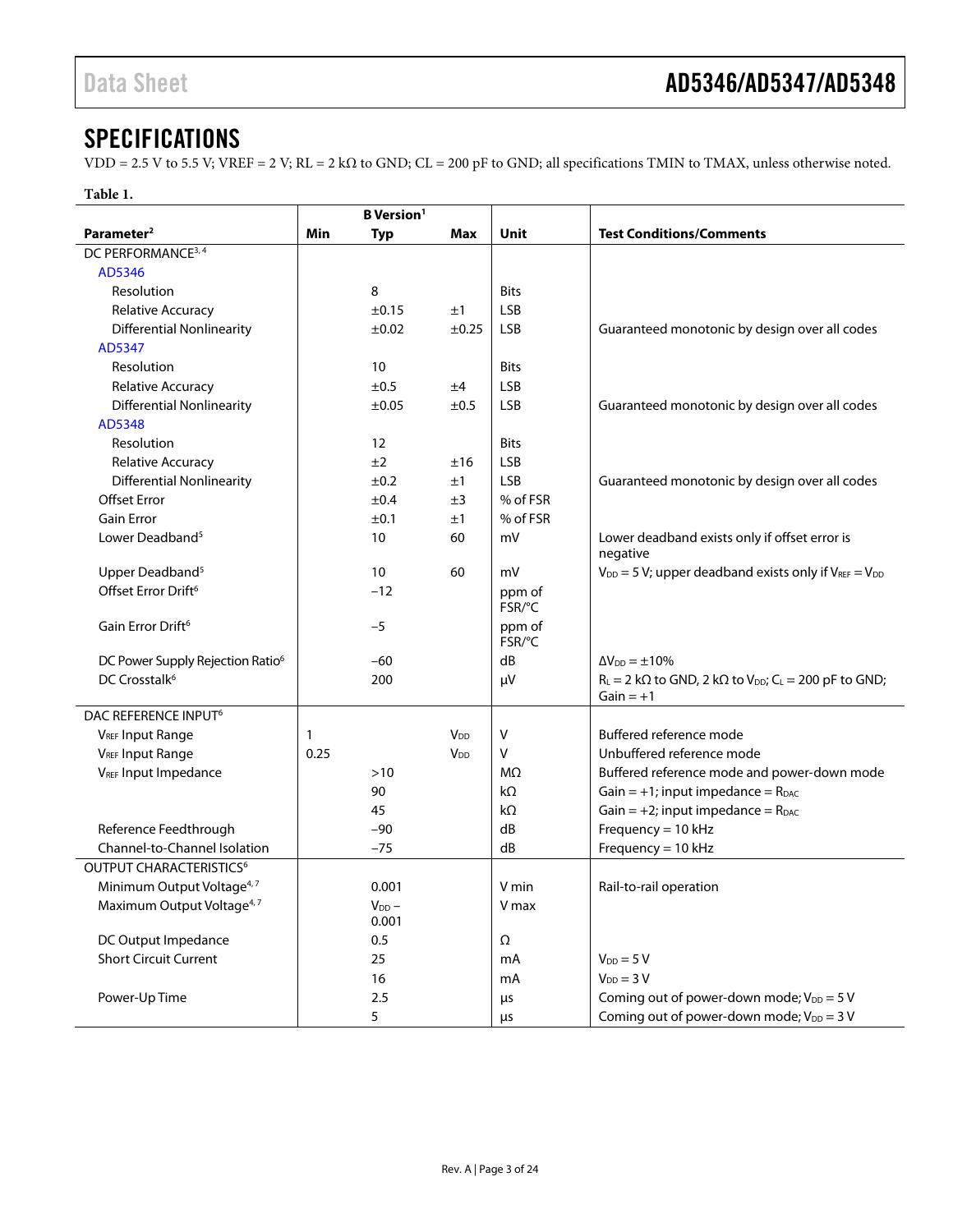<span id="page-3-1"></span><span id="page-3-0"></span>

|                                      |              | <b>B</b> Version <sup>1</sup> |      |         |                                                                                   |
|--------------------------------------|--------------|-------------------------------|------|---------|-----------------------------------------------------------------------------------|
| Parameter <sup>2</sup>               | Min          | <b>Typ</b>                    | Max  | Unit    | <b>Test Conditions/Comments</b>                                                   |
| LOGIC INPUTS <sup>6</sup>            |              |                               |      |         |                                                                                   |
| Input Current                        |              |                               | ±1   | μA      |                                                                                   |
| V <sub>IL</sub> , Input Low Voltage  |              |                               | 0.8  | $\vee$  | $V_{DD} = 5 V \pm 10\%$                                                           |
|                                      |              |                               | 0.7  | v       | $V_{DD} = 3 V \pm 10\%$                                                           |
|                                      |              |                               | 0.6  | v       | $V_{DD} = 2.5 V$                                                                  |
| V <sub>IH</sub> , Input High Voltage | 1.7          |                               |      | $\vee$  | $V_{DD} = 2.5 V$ to 5.5 V                                                         |
| Pin Capacitance                      |              | 5                             |      | pF      |                                                                                   |
| LOGIC OUTPUTS <sup>6</sup>           |              |                               |      |         |                                                                                   |
| $V_{DD} = 4.5 V$ to 5.5 V            |              |                               |      |         |                                                                                   |
| Output Low Voltage, Vol.             |              |                               | 0.4  | v       | $I_{SINK} = 200 \mu A$                                                            |
| Output High Voltage, VOH             | $V_{DD} - 1$ |                               |      | v       | $I_{\text{SOWRCE}} = 200 \mu A$                                                   |
| $V_{DD} = 2.5 V to 3.6 V$            |              |                               |      |         |                                                                                   |
| Output Low Voltage, Vol.             |              |                               | 0.4  | v       | $I_{SINK} = 200 \mu A$                                                            |
| Output High Voltage, V <sub>OH</sub> | $V_{DD}$ –   |                               |      | $\vee$  | $I_{\text{SOWRCE}} = 200 \mu A$                                                   |
|                                      | 0.5          |                               |      |         |                                                                                   |
| POWER REQUIREMENTS                   |              |                               |      |         |                                                                                   |
| V <sub>DD</sub>                      | 2.5          |                               | 5.5  | V       |                                                                                   |
| I <sub>DD</sub> (Normal Mode)        |              |                               |      |         | $V_{IH} = V_{DD}$ , $V_{IL} = GND$                                                |
| $V_{DD} = 4.5 V$ to 5.5 V            |              | $\mathbf{1}$                  | 1.65 | mA      | All DACs in unbuffered mode. In buffered mode,                                    |
| $V_{DD} = 2.5 V$ to 3.6 V            |              | 0.8                           | 1.4  | mA      | extra current is typically x µA per DAC,<br>where $x = 5 \mu A + V_{REF}/R_{DAC}$ |
| I <sub>DD</sub> (Power-Down Mode)    |              |                               |      |         | $V_{IH} = V_{DD}$ , $V_{IL} = GND$                                                |
| $V_{DD} = 4.5 V$ to 5.5 V            |              | 0.4                           | 1    | μA      |                                                                                   |
| $V_{DD} = 2.5 V to 3.6 V$            |              | 0.12                          | 1    | $\mu A$ |                                                                                   |

<sup>1</sup> Temperature range: B Version: −40°C to +105°C; typical specifications are at 25°C.

<sup>2</sup> See th[e Terminology](#page-10-0) section.

<sup>3</sup> Linearity is tested using a reduced code range[: AD5346](http://www.analog.com/AD5346?doc=AD5346_5347_5348.pdf) (Code 8 to Code 255)[; AD5347](http://www.analog.com/AD5347?doc=AD5346_5347_5348.pdf) (Code 28 to Code 1023)[; AD5348](http://www.analog.com/AD5348?doc=AD5346_5347_5348.pdf) (Code 115 to Code 4095).

<sup>4</sup> DC specifications tested with outputs unloaded.

 $5$  This corresponds to x codes.  $x =$  deadband voltage/LSB size.

<sup>6</sup> Guaranteed by design and characterization, not production tested.

 $\frac{7}{10}$  For the amplifier output to reach its minimum voltage, offset error must be negative. For the amplifier output to reach its maximum voltage, V<sub>REF</sub> = V<sub>DD</sub> and the offset plus gain error must be positive.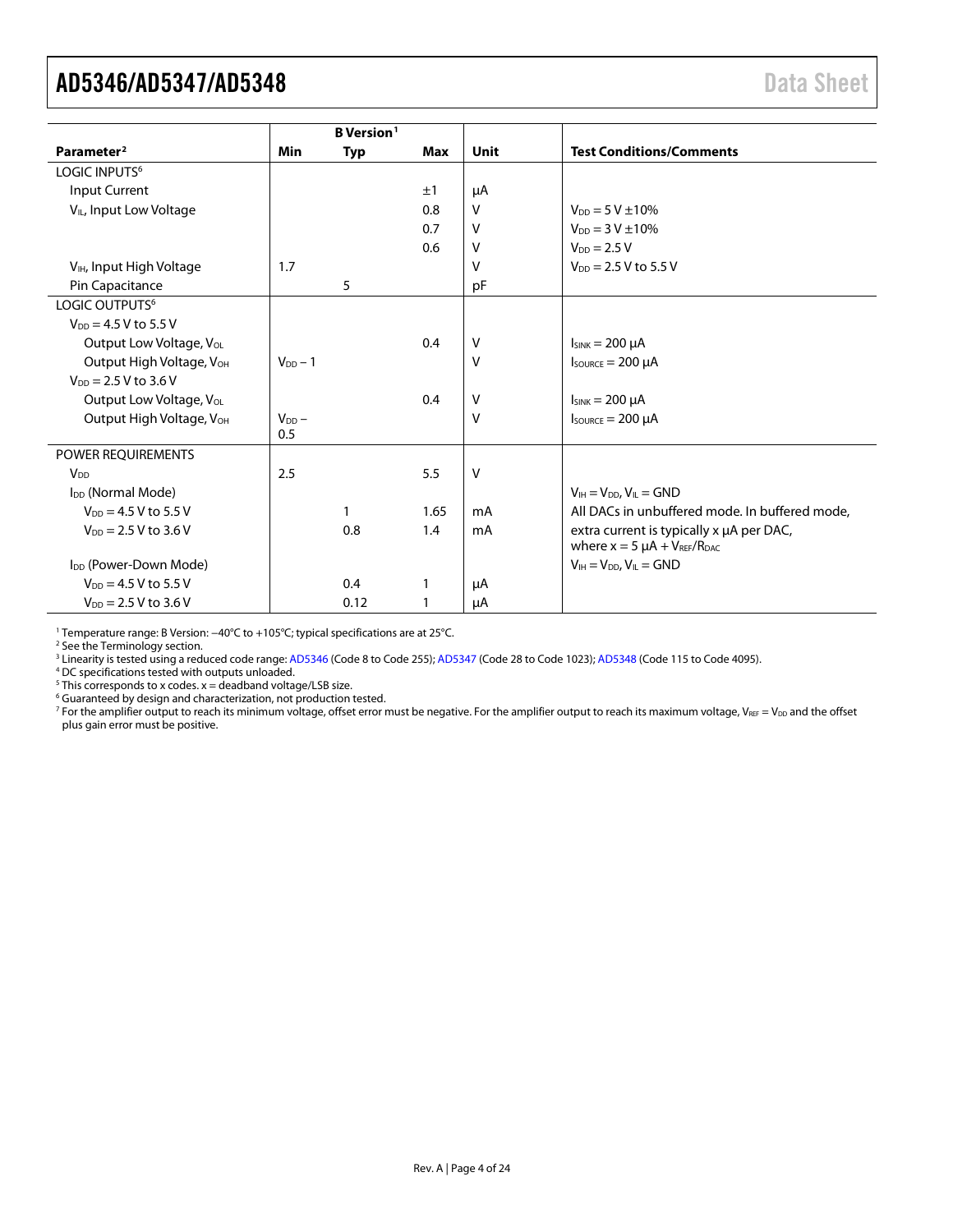## <span id="page-4-0"></span>**AC CHARACTERISTICS**

VDD = 2.5 V to 5.5 V; RL = 2 kΩ to GND; CL = 200 pF to GND; all specifications TMIN to TMAX, unless otherwise noted. Guaranteed by design and characterization, not production tested.

#### **Table 2.**

|                                     | <b>B</b> Version <sup>1</sup> |       |     |             |                                                                       |
|-------------------------------------|-------------------------------|-------|-----|-------------|-----------------------------------------------------------------------|
| Parameter <sup>2</sup>              | Min                           | Typ   | Max | <b>Unit</b> | <b>Test Conditions/Comments</b>                                       |
| Output Voltage Settling Time        |                               |       |     |             | $V_{\text{RFF}} = 2 V$                                                |
| AD5346                              |                               | 6     | 8   | μs          | 1/4 scale to 3/4 scale change (40 H to C0 H)                          |
| AD5347                              |                               | 7     | 9   | μs          | 1/4 scale to 3/4 scale change (100 H to 300 H)                        |
| AD5348                              |                               | 8     | 10  | μs          | 1/4 scale to 3/4 scale change (400 H to C00 H)                        |
| Slew Rate                           |                               | 0.7   |     | $V/\mu s$   |                                                                       |
| Major Code Transition Glitch Energy |                               | 8     |     | $nV-S$      | 1 LSB change around major carry                                       |
| Digital Feedthrough                 |                               | 0.5   |     | $nV-S$      |                                                                       |
| Digital Crosstalk                   |                               |       |     | $nV-S$      |                                                                       |
| Analog Crosstalk                    |                               |       |     | $nV-S$      |                                                                       |
| DAC-to-DAC Crosstalk                |                               | 3.5   |     | $nV-S$      |                                                                       |
| Multiplying Bandwidth               |                               | 200   |     | kHz         | $V_{REF}$ = 2 V $\pm$ 0.1 V p-p; unbuffered mode                      |
| <b>Total Harmonic Distortion</b>    |                               | $-70$ |     | dB          | $V_{REF}$ = 2. V $\pm$ 0.1 V p-p; frequency = 10 kHz; unbuffered mode |

<sup>1</sup> Temperature range: B Version: −40°C to +105°C; typical specifications are at 25°C.<br><sup>2</sup> See the Terminology section

<sup>2</sup> See the [Terminology](#page-10-1) section.



Figure 2. Load Circuit for Digital Output Timing Specifications

#### <span id="page-4-2"></span><span id="page-4-1"></span>**TIMING CHARACTERISTICS**

VDD = 2.5 V to 5.5 V; all specifications TMIN to TMAX, unless otherwise noted. Guaranteed by design and characterization, not production tested. All input signals are specified with tr = tf = 5 ns (10% to 90% of  $V_{DD}$ ) and timed from a voltage level of  $(V_{IL} + V_{IH})/2$ . See [Figure 2.](#page-4-2)

#### **Table 3.**

| <b>Parameter</b>           | Limit at T <sub>MIN</sub> , T <sub>MAX</sub> | Unit   | <b>Test Condition/Comments</b>                              |
|----------------------------|----------------------------------------------|--------|-------------------------------------------------------------|
| Data Write Mode (Figure 3) |                                              |        |                                                             |
| t1                         | 0                                            | ns min | $\overline{\text{CS}}$ to $\overline{\text{WR}}$ setup time |
| t <sub>2</sub>             | 0                                            | ns min | CS to $\overline{\text{WR}}$ hold time                      |
| $t_3$                      | 20                                           | ns min | WR pulse width                                              |
| t4                         | 5                                            | ns min | Data, GAIN, BUF setup time                                  |
| t5                         | 4.5                                          | ns min | Data, GAIN, BUF hold time                                   |
| t <sub>6</sub>             | 5                                            | ns min | Synchronous mode. WR falling to LDAC falling.               |
| t7                         | 5                                            | ns min | Synchronous mode. LDAC falling to WR rising.                |
| ts                         | 4.5                                          | ns min | Synchronous mode. WR rising to LDAC rising.                 |
| t9                         | 5                                            | ns min | Asynchronous mode. LDAC rising to WR rising.                |
| $t_{10}$                   | 4.5                                          | ns min | Asynchronous mode. WR rising to LDAC falling.               |
| $t_{11}$                   | 20                                           | ns min | LDAC pulse width                                            |
| $t_{12}$                   | 10                                           | ns min | CLR pulse width                                             |
| $t_{13}$                   | 20                                           | ns min | Time between WR cycles                                      |
| $t_{14}$                   | 20                                           | ns min | A0, A1, A2 setup time                                       |
| $t_{15}$                   | 0                                            | ns min | A0, A1, A2 hold time                                        |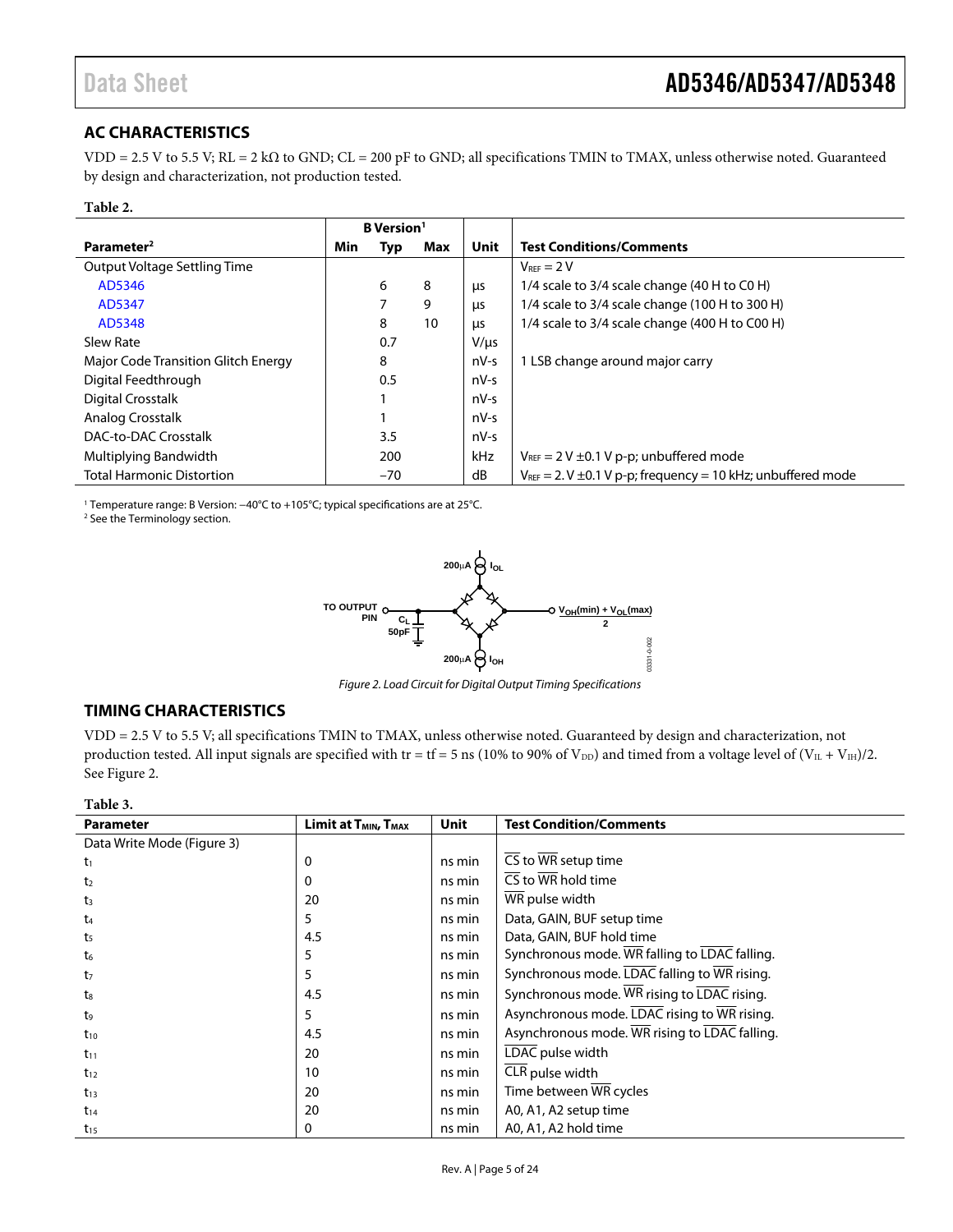| <b>Parameter</b>              | Limit at T <sub>MIN</sub> , T <sub>MAX</sub> | Unit   | <b>Test Condition/Comments</b>                                                                 |
|-------------------------------|----------------------------------------------|--------|------------------------------------------------------------------------------------------------|
| Data Readback Mode (Figure 4) |                                              |        |                                                                                                |
| $t_{16}$                      | 0                                            | ns min | A0, A1, A2 to $\overline{CS}$ setup time                                                       |
| $t_{17}$                      | 0                                            | ns min | A0, A1, A2 to $\overline{CS}$ hold time                                                        |
| $t_{18}$                      | 0                                            | ns min | $\overline{\text{CS}}$ to falling edge of $\overline{\text{RD}}$                               |
| $t_{19}$                      | 20                                           | ns min | $\overline{\text{RD}}$ pulse width; $V_{\text{DD}} = 3.6 \text{ V}$ to 5.5 V                   |
|                               | 30                                           | ns min | $\overline{\text{RD}}$ pulse width; $V_{\text{DD}} = 2.5 \text{ V}$ to 3.6 V                   |
| $t_{20}$                      | 0                                            | ns min | $\overline{\text{CS}}$ to $\overline{\text{RD}}$ hold time                                     |
| $t_{21}$                      | 22                                           | ns max | Data access time after falling edge of RD; $V_{DD} = 3.6$ V to 5.5 V                           |
|                               | 30                                           | ns max | Data access time after falling edge of $\overline{\text{RD}}$ V <sub>DD</sub> = 2.5 V to 3.6 V |
| $t_{22}$                      | 4                                            | ns min | Bus relinguish time after rising edge of RD                                                    |
|                               | 30                                           | ns max |                                                                                                |
| $t_{23}$                      | 22                                           | ns max | $\overline{CS}$ falling edge to data; $V_{DD} = 3.6$ V to 5.5 V                                |
|                               | 30                                           | ns max | $\overline{\text{CS}}$ falling edge to data; $V_{\text{DD}} = 2.5 \text{ V}$ to 3.6 V          |
| $t_{24}$                      | 30                                           | ns min | Time between RD cycles                                                                         |
| $t_{25}$                      | 30                                           | ns min | Time from $\overline{RD}$ to $\overline{WR}$                                                   |
| $t_{26}$                      | 30                                           | ns min | Time from $\overline{\text{WR}}$ to $\overline{\text{RD}}$ , $V_{DD} = 3.6 \text{ V}$ to 5.5 V |
|                               | 50                                           | ns min | Time from $\overline{\text{WR}}$ to $\overline{\text{RD}}$ , $V_{DD} = 2.5 \text{ V}$ to 3.6 V |



<span id="page-5-0"></span>Figure 3. Parallel Interface Write Timing Diagram



<span id="page-5-1"></span>Figure 4. Parallel Interface Read Timing Diagram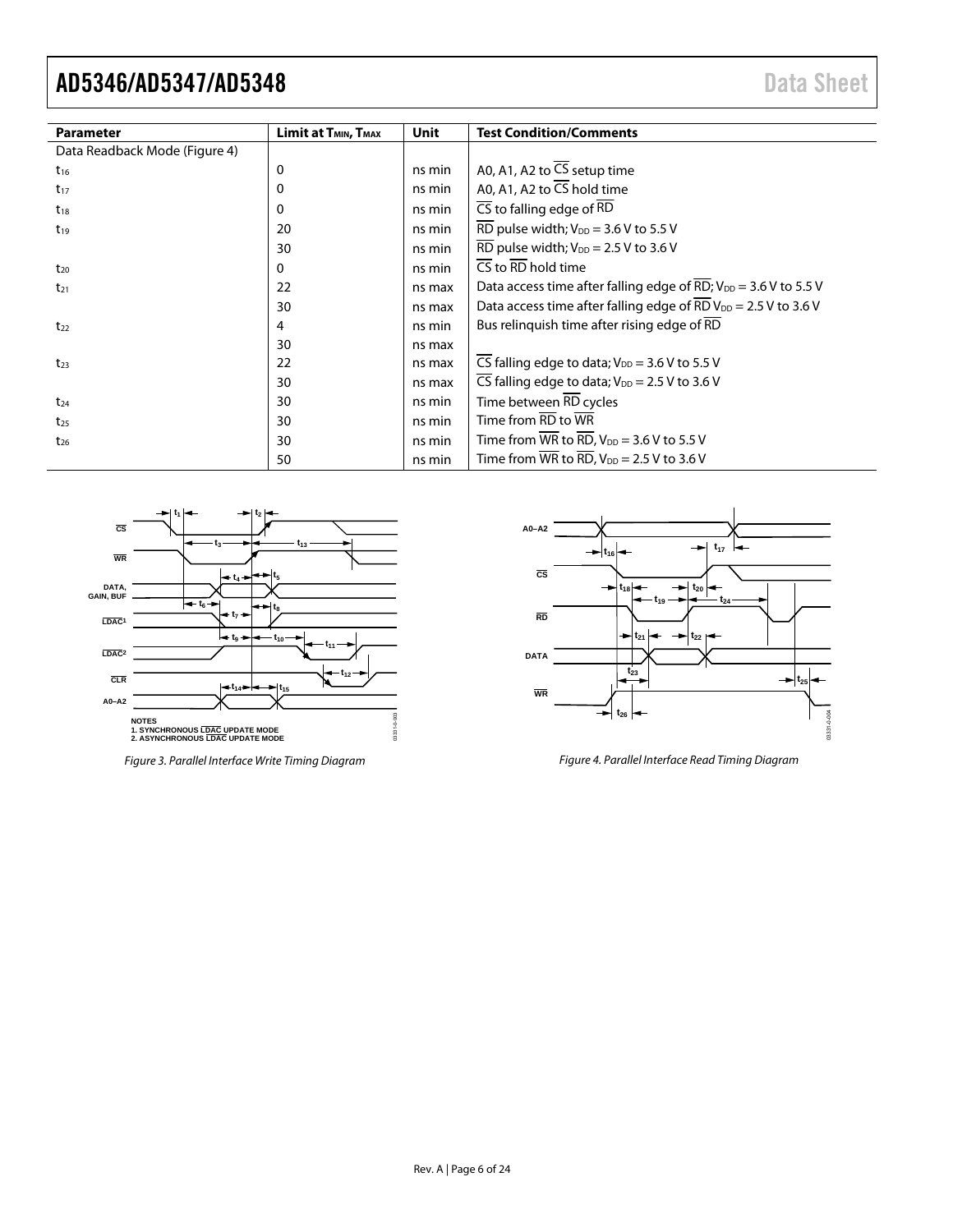# <span id="page-6-0"></span>ABSOLUTE MAXIMUM RATINGS

TA = 25°C, unless otherwise noted.

#### **Table 4.**

| <b>Parameter</b>                                   | Rating                                           |
|----------------------------------------------------|--------------------------------------------------|
| V <sub>DD</sub> to GND                             | $-0.3 V$ to $+7V$                                |
| Digital Input Voltage to GND                       | $-0.3$ V to $V_{DD}$ + 0.3 V                     |
| Digital Output Voltage to GND                      | $-0.3$ V to $V_{DD}$ + 0.3 V                     |
| Reference Input Voltage to GND                     | $-0.3$ V to V <sub>DD</sub> + 0.3 V              |
| Vout to GND                                        | $-0.3$ V to $V_{DD}$ + 0.3 V                     |
| Operating Temperature Range                        |                                                  |
| Industrial (B Version)                             | $-40^{\circ}$ C to $+105^{\circ}$ C              |
| Storage Temperature Range                          | $-65^{\circ}$ C to $+150^{\circ}$ C              |
| Junction Temperature                               | $150^{\circ}$ C                                  |
| 38-Lead TSSOP Package                              |                                                  |
| Power Dissipation                                  | $(T_J$ max – $T_A$ )/ $\theta_{JA}$ mW           |
| $\theta_{JA}$ Thermal Impedance                    | 98.3°C/W                                         |
| $\theta$ <sub>JC</sub> Thermal Impedance           | 8.9°C/W                                          |
| 40-Lead LFCSP Package                              |                                                  |
| Power Dissipation                                  | $(T_J \text{ max} - T_A)/\theta_{JA} \text{ mW}$ |
| $\theta_{JA}$ Thermal Impedance (3-layer<br>board) | 29.6°C/W                                         |
| Lead Temperature, Soldering (10 sec)               | 300 $\degree$ C                                  |
| IR Reflow, Peak Temperature                        | 220°C                                            |
|                                                    |                                                  |

Stresses at or above those listed under Absolute Maximum Ratings may cause permanent damage to the product. This is a stress rating only; functional operation of the product at these or any other conditions above those listed in the operational sections of this specification is not implied. Operation beyond the maximum operating conditions for extended periods may affect product reliability.

### <span id="page-6-1"></span>**ESD CAUTION**



ESD (electrostatic discharge) sensitive device. Charged devices and circuit boards can discharge without detection. Although this product features patented or proprietary protection circuitry, damage may occur on devices subjected to high energy ESD. Therefore, proper ESD precautions should be taken to avoid performance degradation or loss of functionality.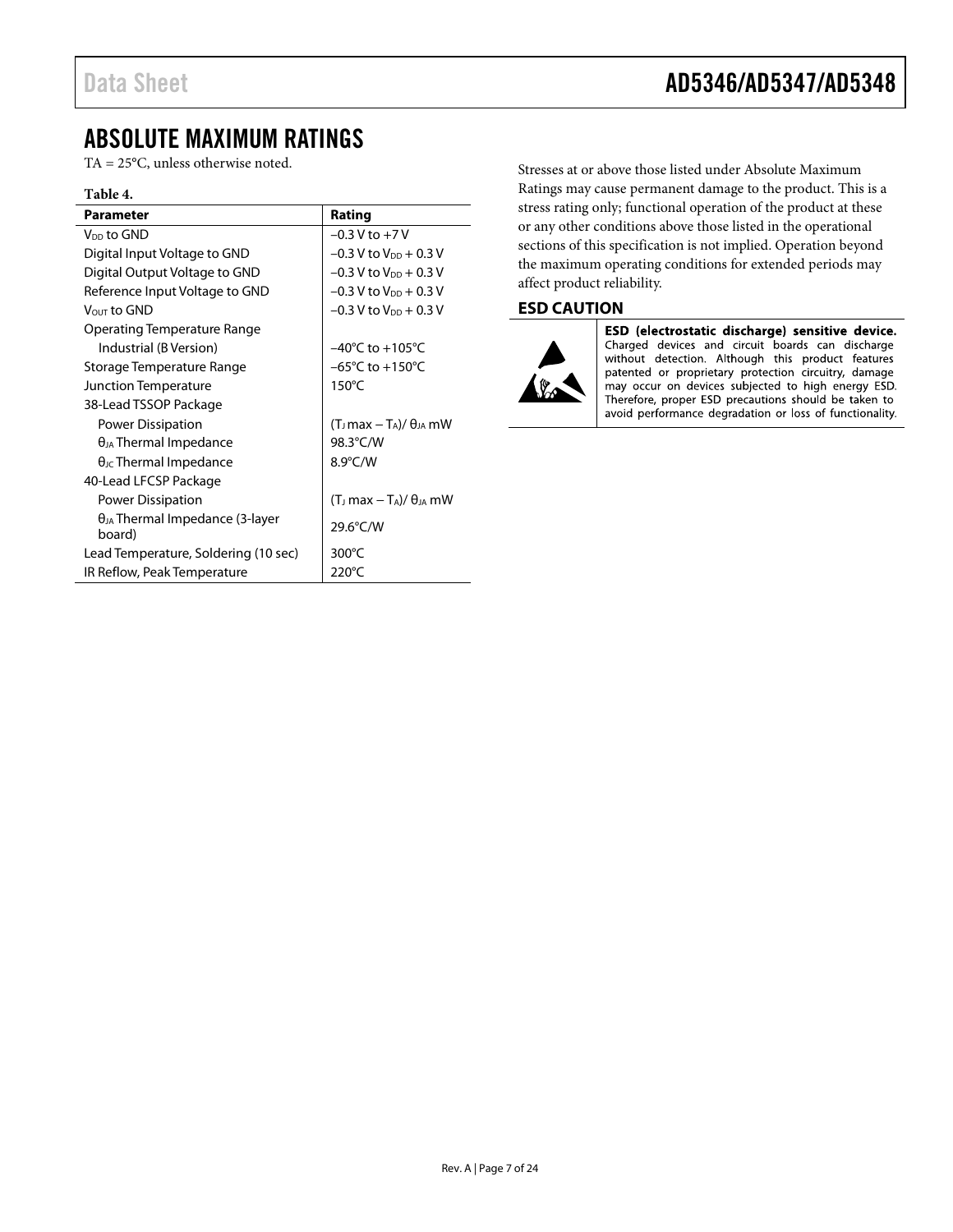**CS**

**RD**

**DB<sub>7</sub>**<br><u>DB<sub>6</sub></u>

# <span id="page-7-0"></span>PIN CONFIGURATIONS AND FUNCTION DESCRIPTIONS





**WREFE**<br>พลอดพิพิษัญน์<br>>>>>>>>>>BIDO<br>>>>>>>>>BIDOD

**40 39 38 37 36 35 34 33 32 31**

. . . . . . . . . . . . . . . .

**8-BIT**

**V<sub>OUT</sub>A<br>V<sub>OUT</sub>C<br>V<sub>OUT</sub>C<br>V<sub>OUT</sub>D** 

*Figure 5[. AD5346](http://www.analog.com/AD5346?doc=AD5346_5347_5348.pdf) Pin Configuration—TSSOP*

*Figure 6[. AD5346](http://www.analog.com/AD5346?doc=AD5346_5347_5348.pdf) Pin Configuration—LFCSP*

#### **Table 5[. AD5346](http://www.analog.com/AD5346?doc=AD5346_5347_5348.pdf) Pin Function Descriptions**

| Pin No.                     |                    |                        |                                                                                                                                                                                                                                                                     |
|-----------------------------|--------------------|------------------------|---------------------------------------------------------------------------------------------------------------------------------------------------------------------------------------------------------------------------------------------------------------------|
| <b>TSSOP</b>                | <b>LFCSP</b>       | <b>Mnemonic</b>        | <b>Description</b>                                                                                                                                                                                                                                                  |
| 1                           | 35                 | <b>VREFGH</b>          | Reference Input for DACs G and H.                                                                                                                                                                                                                                   |
| 2                           | 36                 | $V_{\text{REF}}EF$     | Reference Input for DACs E and F.                                                                                                                                                                                                                                   |
| 3                           | 37                 | <b>VRFFCD</b>          | Reference Input for DACs C and D.                                                                                                                                                                                                                                   |
| 4                           | 38, 39             | <b>V<sub>DD</sub></b>  | Power Supply Pin(s). This part can operate from 2.5 V to 5.5 V, and the supply should be decoupled<br>with a 10 $\mu$ F capacitor in parallel with a 0.1 $\mu$ F capacitor to GND. Both V <sub>DD</sub> pins on the LFCSP<br>package must be at the same potential. |
| 5                           | 40                 | <b>VRFFAB</b>          | Reference Input for DACs A and B.                                                                                                                                                                                                                                   |
| 6 to 9,<br>11 to 14         | 1 to 4.<br>7 to 10 | <b>VOUTX</b>           | Output of DAC X. Buffered output with rail-to-rail operation.                                                                                                                                                                                                       |
| 10 <sup>°</sup>             | 5, 6               | <b>AGND</b>            | Analog Ground. Ground reference for analog circuitry.                                                                                                                                                                                                               |
| 15 <sub>1</sub><br>21 to 24 | 11,<br>17 to 20    | <b>DGND</b>            | Digital Ground. Ground reference for digital circuitry.                                                                                                                                                                                                             |
| 16                          | 12                 | <b>BUF</b>             | Buffer Control Pin. Controls whether the reference input to the DAC is buffered or unbuffered.                                                                                                                                                                      |
| 17                          | 13                 | <b>LDAC</b>            | Active Low Control Input. Updates the DAC registers with the contents of the input registers, which<br>allows all DAC outputs to be simultaneously updated.                                                                                                         |
| 18                          | 14                 | A <sub>0</sub>         | LSB Address Pin. Selects which DAC is to be written to.                                                                                                                                                                                                             |
| 19                          | 15                 | A <sub>1</sub>         | Address Pin. Selects which DAC is to be written to.                                                                                                                                                                                                                 |
| 20                          | 16                 | A2                     | MSB Address Pin. Selects which DAC is to be written to.                                                                                                                                                                                                             |
| 25 to 32                    | 21 to 28           | $DB0$ to $DB7$         | Eight Parallel Data Inputs. DB7 is the MSB of these eight bits.                                                                                                                                                                                                     |
| 33                          | 29                 | $\overline{\text{CS}}$ | Active Low Chip Select Input. Used in conjunction with $\overline{WR}$ to write data to the parallel interface, or<br>with $\overline{\text{RD}}$ to read back data from a DAC.                                                                                     |
| 34                          | 30                 | RD                     | Active Low Read Input. Used in conjunction with $\overline{CS}$ to read data back from the internal DACs.                                                                                                                                                           |
| 35                          | 31                 | <b>WR</b>              | Active Low Write Input. Used in conjunction with $\overline{CS}$ to write data to the parallel interface.                                                                                                                                                           |
| 36                          | 32                 | <b>GAIN</b>            | Gain Control Pin. Controls whether the output range from the DAC is 0 V to V <sub>REF</sub> or 0 V to 2 $\times$ V <sub>REF.</sub>                                                                                                                                  |
| 37                          | 33                 | CLR                    | Asynchronous Active Low Control Input. Clears all input registers and DAC registers to zeros.                                                                                                                                                                       |
| 38                          | 34                 | $\overline{PD}$        | Power-Down Pin. This active low control pin puts all DACs into power-down mode.                                                                                                                                                                                     |
| <b>Not</b><br>applicable    | 41                 | EPAD                   | Exposed Pad. The exposed pad must be tied to GND.                                                                                                                                                                                                                   |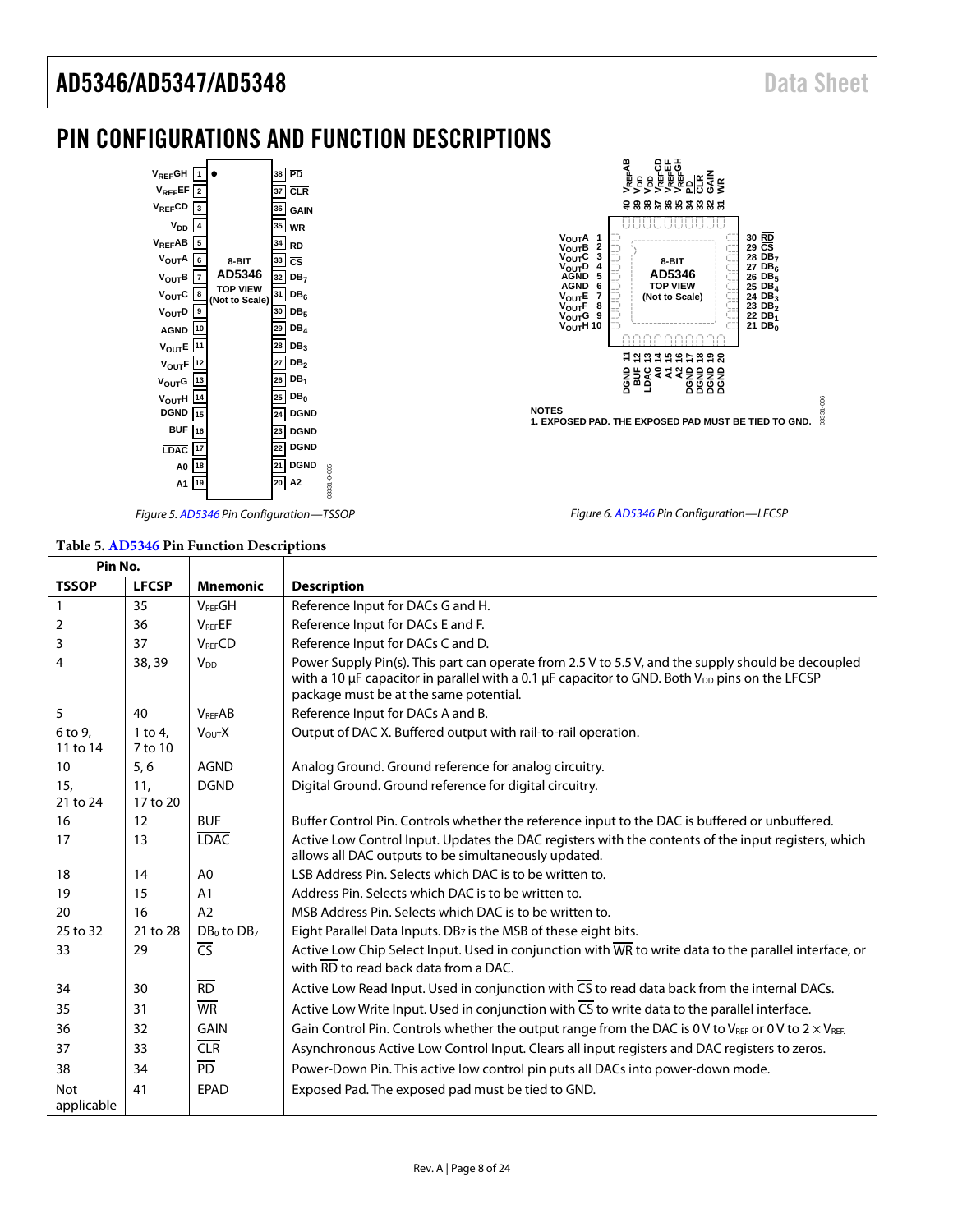

*Figure 7[. AD5347](http://www.analog.com/AD5347?doc=AD5346_5347_5348.pdf) Pin Configuration—TSSOP*

#### **Table 6[. AD5347](http://www.analog.com/AD5347?doc=AD5346_5347_5348.pdf) Pin Function Descriptions**

| Pin No.             |                    |                          |                                                                                                                                                                                                                                                           |
|---------------------|--------------------|--------------------------|-----------------------------------------------------------------------------------------------------------------------------------------------------------------------------------------------------------------------------------------------------------|
| <b>TSSOP</b>        | <b>LFCSP</b>       | <b>Mnemonic</b>          | <b>Description</b>                                                                                                                                                                                                                                        |
| $\mathbf{1}$        | 35                 | <b>VREFGH</b>            | Reference Input for DACs G and H.                                                                                                                                                                                                                         |
| 2                   | 36                 | <b>VREFEF</b>            | Reference Input for DACs E and F.                                                                                                                                                                                                                         |
| 3                   | 37                 | <b>VRFFCD</b>            | Reference Input for DACs C and D.                                                                                                                                                                                                                         |
| 4                   | 38, 39             | V <sub>DD</sub>          | Power Supply Pin(s). This part can operate from 2.5 V to 5.5 V, and the supply should be decoupled<br>with a 10 uF capacitor in parallel with a 0.1 uF capacitor to GND. Both V <sub>DD</sub> pins on the LFCSP<br>package must be at the same potential. |
| 5                   | 40                 | <b>VREFAB</b>            | Reference Input for DACs A and B.                                                                                                                                                                                                                         |
| 6 to 9,<br>11 to 14 | 1 to 4.<br>7 to 10 | <b>VOUTX</b>             | Output of DAC X. Buffered output with rail-to-rail operation.                                                                                                                                                                                             |
| 10                  | 5,6                | <b>AGND</b>              | Analog Ground. Ground reference for analog circuitry.                                                                                                                                                                                                     |
| 15, 21 to 22        | 11.<br>17 to 18    | <b>DGND</b>              | Digital Ground. Ground reference for digital circuitry.                                                                                                                                                                                                   |
| 16                  | 12                 | <b>BUF</b>               | Buffer Control Pin. Controls whether the reference input to the DAC is buffered or unbuffered.                                                                                                                                                            |
| 17                  | 13                 | <b>LDAC</b>              | Active Low Control Input. Updates the DAC registers with the contents of the input registers,<br>which allows all DAC outputs to be simultaneously updated.                                                                                               |
| 18                  | 14                 | A0                       | LSB Address Pin. Selects which DAC is to be written to.                                                                                                                                                                                                   |
| 19                  | 15                 | A <sub>1</sub>           | Address Pin. Selects which DAC is to be written to.                                                                                                                                                                                                       |
| 20                  | 16                 | A2                       | MSB Address Pin. Selects which DAC is to be written to.                                                                                                                                                                                                   |
| 23 to 32            | 19 to 28           | $DB_0$ to $DB_9$         | Ten Parallel Data Inputs. DB <sub>9</sub> Is the MSB of these ten bits.                                                                                                                                                                                   |
| 33                  | 29                 | $\overline{\mathsf{CS}}$ | Active Low Chip Select Input. Used in conjunction with $\overline{\text{WR}}$ to write data to the parallel interface,<br>or with $\overline{\text{RD}}$ to read back data from a DAC.                                                                    |
| 34                  | 30                 | $\overline{RD}$          | Active Low Read Input. Used in conjunction with $\overline{CS}$ to read data back from the internal DACs.                                                                                                                                                 |
| 35                  | 31                 | <b>WR</b>                | Active Low Write Input. Used in conjunction with $\overline{CS}$ to write data to the parallel interface.                                                                                                                                                 |
| 36                  | 32                 | GAIN                     | Gain Control Pin. Controls whether the output range from the DAC is 0 V to VREF or 0 V to 2 $\times$ VREF.                                                                                                                                                |
| 37                  | 33                 | CLR                      | Asynchronous Active Low Control Input. Clears all input registers and DAC registers to zeros.                                                                                                                                                             |
| 38                  | 34                 | $\overline{PD}$          | Power-Down Pin. This active low control pin puts all DACs into power-down mode.                                                                                                                                                                           |
| <b>Not</b>          | 41                 | EPAD                     | Exposed Pad. The exposed pad must be tied to GND.                                                                                                                                                                                                         |
| applicable          |                    |                          |                                                                                                                                                                                                                                                           |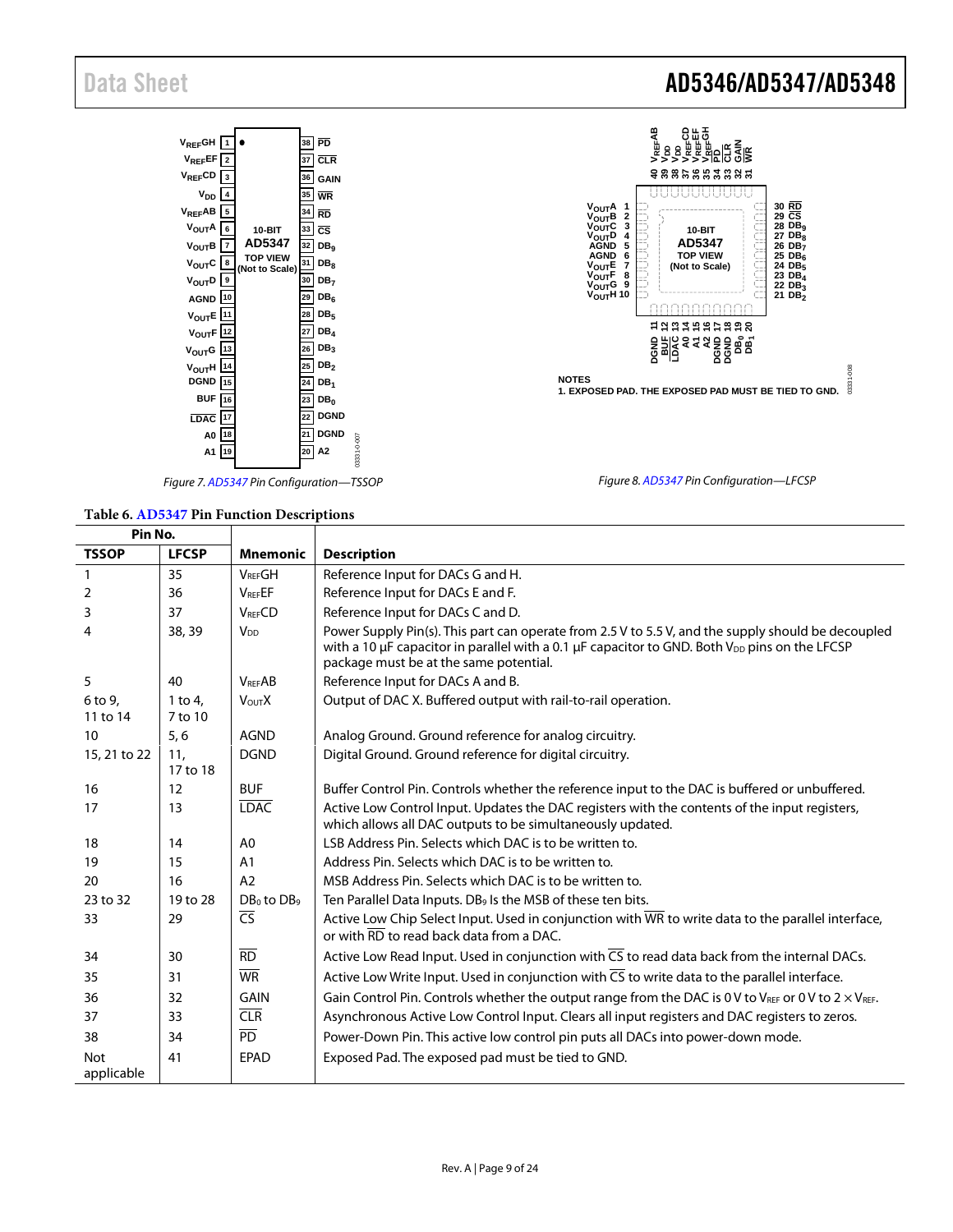| V <sub>REF</sub> GH                              |                |                |                | 38 | PD                       |
|--------------------------------------------------|----------------|----------------|----------------|----|--------------------------|
| $\mathsf{v}_\mathsf{REF}$ EF                     | $\overline{2}$ |                |                | 37 | $\overline{\text{CLR}}$  |
| V <sub>REF</sub> CD                              | 3              |                |                | 36 | GAIN                     |
| V <sub>DD</sub>                                  | $\overline{4}$ |                |                | 35 | <b>WR</b>                |
| V <sub>REF</sub> AB                              | 5              |                |                | 34 | RD                       |
| V <sub>OUT</sub> A                               | 6              | 12-BIT         |                | 33 | $\overline{\mathsf{cs}}$ |
| $V_{\text{OUT}}B$                                | $\overline{7}$ | AD5348         |                | 32 | DB <sub>11</sub>         |
| $V_{\text{OUT}}C$                                | 8              | <b>OP VIFW</b> | (Not to Scale) | 31 | $DB_{10}$                |
| V <sub>OUT</sub> D   9                           |                |                |                | 30 | DB <sub>9</sub>          |
| AGND 10                                          |                |                |                | 29 | DB <sub>R</sub>          |
| $V_{\text{OUT}}E$ 11                             |                |                |                | 28 | DB <sub>7</sub>          |
| $V_{\text{OUT}}$ F $\left  \frac{12}{2} \right $ |                |                |                | 27 | DB <sub>6</sub>          |
| V <sub>OUT</sub> G                               | 13             |                |                | 26 | DB,                      |
| VOUTH                                            | 14             |                |                | 25 | DB <sub>A</sub>          |
| DGND                                             | 15             |                |                | 24 | DB <sub>3</sub>          |
| BUF                                              | 16             |                |                | 23 | DB <sub>2</sub>          |
| <b>LDAC</b>                                      | 117            |                |                | 22 | DB <sub>1</sub>          |
| A0 18                                            |                |                |                | 21 | DB <sub>o</sub>          |
| A1                                               | 19             |                |                | 20 | A2                       |
|                                                  |                |                |                |    |                          |



*Figure 10[. AD5348](http://www.analog.com/AD5348?doc=AD5346_5347_5348.pdf) Pin Configuration—LFCSP*

*Figure 9[. AD5348](http://www.analog.com/AD5348?doc=AD5346_5347_5348.pdf) Pin Configuration—TSSOP*

03331-0-009

03331-0-009

#### **Table 7[. AD5348](http://www.analog.com/AD5348?doc=AD5346_5347_5348.pdf) Pin Function Descriptions**

| Pin No.                  |                      |                                     |                                                                                                                                                                                                                                                                     |
|--------------------------|----------------------|-------------------------------------|---------------------------------------------------------------------------------------------------------------------------------------------------------------------------------------------------------------------------------------------------------------------|
| <b>TSSOP</b>             | <b>LFCSP</b>         | <b>Mnemonic</b>                     | <b>Description</b>                                                                                                                                                                                                                                                  |
| $\mathbf{1}$             | 35                   | <b>VREFGH</b>                       | Reference Input for DACs G and H.                                                                                                                                                                                                                                   |
| 2                        | 36                   | $V_{\text{REF}}E$ F                 | Reference Input for DACs E and F.                                                                                                                                                                                                                                   |
| 3                        | 37                   | <b>VRFFCD</b>                       | Reference Input for DACs C and D.                                                                                                                                                                                                                                   |
| 4                        | 38, 39               | <b>V<sub>DD</sub></b>               | Power Supply Pin(s). This part can operate from 2.5 V to 5.5 V, and the supply should be decoupled<br>with a 10 $\mu$ F capacitor in parallel with a 0.1 $\mu$ F capacitor to GND. Both V <sub>DD</sub> pins on the LFCSP<br>package must be at the same potential. |
| 5                        | 40                   | <b>VREFAB</b>                       | Reference Input for DACs A and B.                                                                                                                                                                                                                                   |
| 6 to 9.<br>11 to 14      | $1$ to 4.<br>7 to 10 | V <sub>OUT</sub> X                  | Output of DAC X. Buffered output with rail-to-rail operation.                                                                                                                                                                                                       |
| 10                       | 5, 6                 | <b>AGND</b>                         | Analog Ground. Ground reference for analog circuitry.                                                                                                                                                                                                               |
| 15                       | 11                   | <b>DGND</b>                         | Digital Ground. Ground reference for digital circuitry.                                                                                                                                                                                                             |
| 16                       | 12                   | <b>BUF</b>                          | Buffer Control Pin. Controls whether the reference input to the DAC is buffered or unbuffered.                                                                                                                                                                      |
| 17                       | 13                   | <b>LDAC</b>                         | Active Low Control Input. Updates the DAC registers with the contents of the input registers,<br>which allows all DAC outputs to be simultaneously updated.                                                                                                         |
| 18                       | 14                   | A <sub>0</sub>                      | LSB Address Pin. Selects which DAC is to be written to.                                                                                                                                                                                                             |
| 19                       | 15                   | A <sub>1</sub>                      | Address Pin. Selects which DAC is to be written to.                                                                                                                                                                                                                 |
| 20                       | 16                   | A2                                  | MSB Address Pin. Selects which DAC is to be written to.                                                                                                                                                                                                             |
| 21 to 32                 | 17 to 28             | DB <sub>0</sub> to DB <sub>11</sub> | Twelve Parallel Data Inputs. DB <sub>11</sub> is the MSB of these 12 bits.                                                                                                                                                                                          |
| 33                       | 29                   | $\overline{\text{CS}}$              | Active Low Chip Select Input. Used in conjunction with WR to write data to the parallel interface,<br>or with RD to read back data from a DAC.                                                                                                                      |
| 34                       | 30                   | $\overline{RD}$                     | Active Low Read Input. Used in conjunction with $\overline{CS}$ to read data back from the internal DACs.                                                                                                                                                           |
| 35                       | 31                   | <b>WR</b>                           | Active Low Write Input. Used in conjunction with $\overline{CS}$ to write data to the parallel interface.                                                                                                                                                           |
| 36                       | 32                   | <b>GAIN</b>                         | Gain Control Pin. Controls whether the output range from the DAC is 0 V to V <sub>REF</sub> or 0 V to 2 $\times$ V <sub>REF</sub> .                                                                                                                                 |
| 37                       | 33                   | CLR                                 | Asynchronous Active Low Control Input. Clears all input registers and DAC registers to zeros.                                                                                                                                                                       |
| 38                       | 34                   | $\overline{PD}$                     | Power-Down Pin. This active low control pin puts all DACs into power-down mode.                                                                                                                                                                                     |
| <b>Not</b><br>applicable | 41                   | <b>EPAD</b>                         | Exposed Pad. The exposed pad must be tied to GND.                                                                                                                                                                                                                   |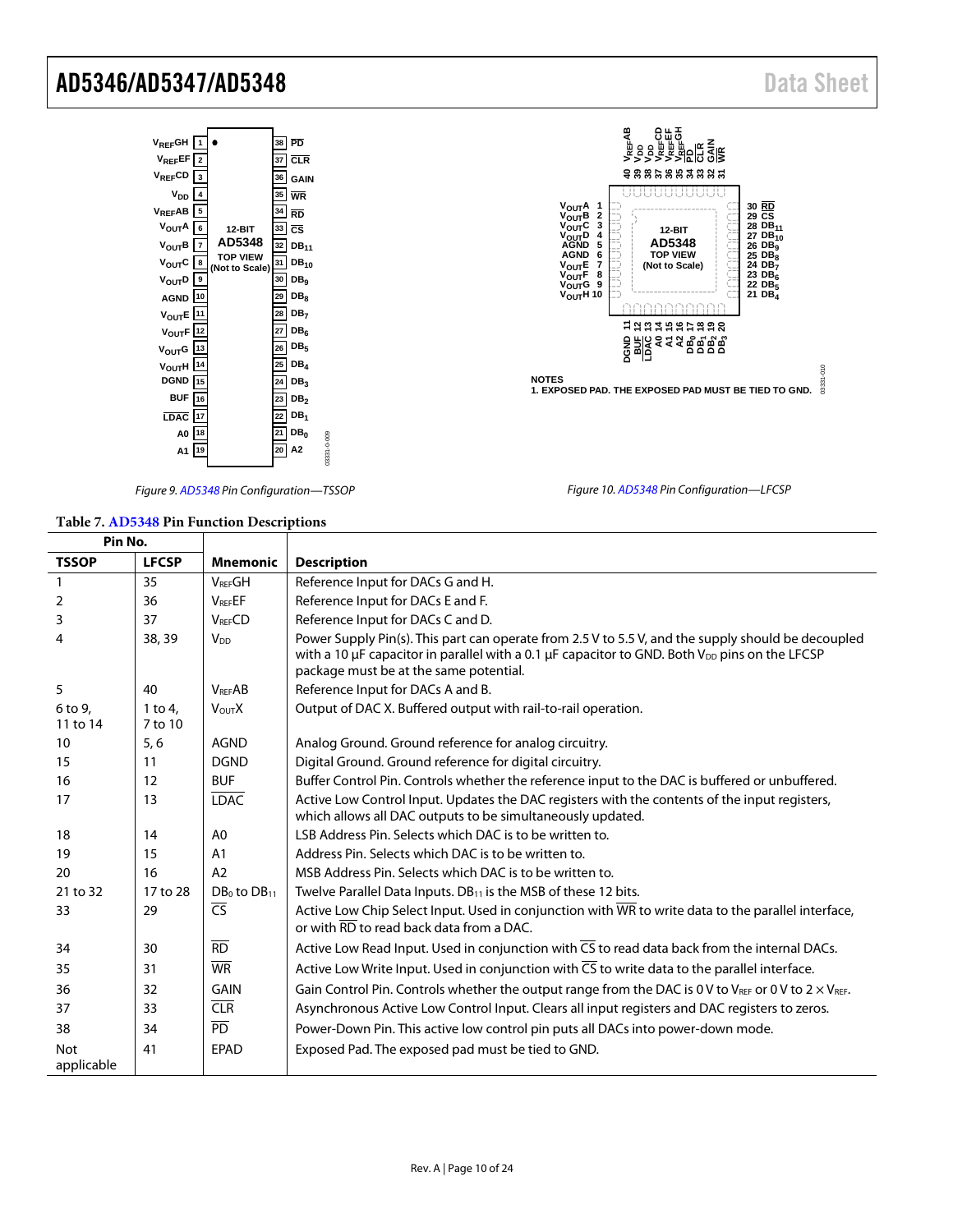# <span id="page-10-0"></span>**TERMINOLOGY**

### **Relative Accuracy**

For the DAC, relative accuracy or integral nonlinearity (INL) is a measure of the maximum deviation, in LSBs, from a straight line passing through the actual endpoints of the DAC transfer function. Typical INL versus code plots can be seen in [Figure 14,](#page-12-1)  [Figure 15,](#page-12-2) an[d Figure 16.](#page-12-3)

#### **Differential Nonlinearity**

Differential nonlinearity (DNL) is the difference between the measured change and the ideal 1 LSB change between any two adjacent codes. A specified differential nonlinearity of  $\pm$  1 LSB maximum ensures monotonicity. This DAC is guaranteed monotonic by design. Typical DNL versus code plots can be seen in [Figure 17,](#page-12-4) [Figure 18,](#page-12-5) an[d Figure 19.](#page-12-6)

#### **Gain Error**

This is a measure of the span error of the DAC, including any error in the gain of the buffer amplifier. It is the deviation in slope of the actual DAC transfer characteristic from the ideal and is expressed as a percentage of the full-scale range. This is illustrated i[n Figure 11.](#page-10-2)

#### **Offset Error**

This is a measure of the offset error of the DAC and the output amplifier. It is expressed as a percentage of the full-scale range.

If the offset voltage is positive, the output voltage still positive at zero input code. This is shown i[n Figure 12.](#page-10-3) Because the DACs operate from a single supply, a negative offset cannot appear at the output of the buffer amplifier. Instead, there is a code close to zero at which the amplifier output saturates (amplifier footroom). Below this code there is a dead band over which the output voltage does not change. This is illustrated i[n Figure 13.](#page-10-4)



<span id="page-10-2"></span>Figure 11. Gain Error

# <span id="page-10-1"></span>Data Sheet **AD5346/AD5347/AD5348**

<span id="page-10-3"></span>

<span id="page-10-4"></span>Figure 13. Negative Offset Error and Gain Error

03331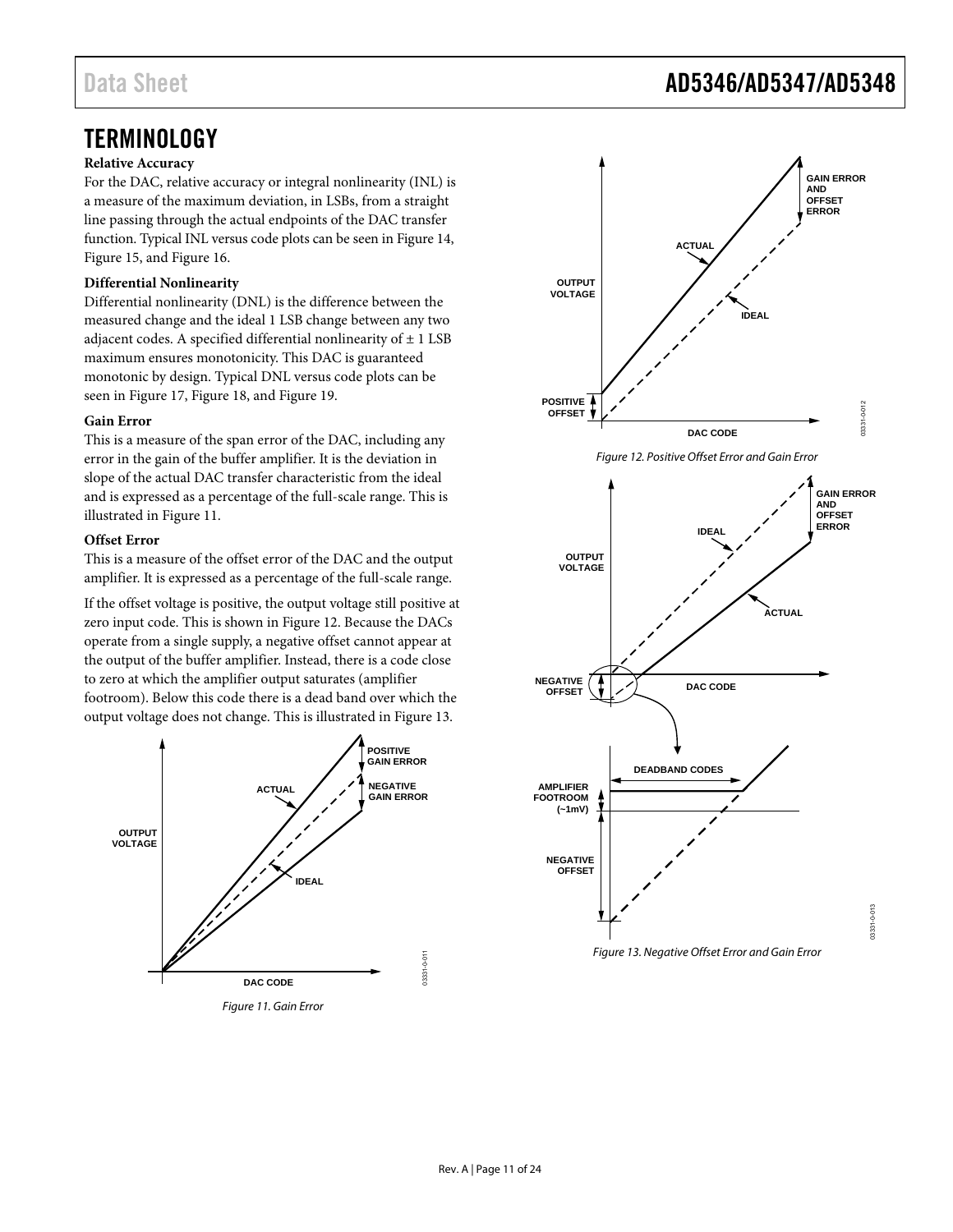## **Offset Error Drift**

This is a measure of the change in offset error with changes in temperature. It is expressed in (ppm of full-scale range)/°C.

## **Gain Error Drift**

This is a measure of the change in gain error with changes in temperature. It is expressed in (ppm of full-scale range)/°C.

# **DC Power-Supply Rejection Ratio (PSRR)**

This indicates how the output of the DAC is affected by changes in the supply voltage. PSRR is the ratio of the change in  $V_{\text{OUT}}$  to a change in V<sub>DD</sub> for full-scale output of the DAC. It is measured in dB.  $V_{REF}$  is held at 2 V and  $V_{DD}$  is varied  $\pm 10\%$ .

# **DC Crosstalk**

This is the dc change in the output level of one DAC at midscale in response to a full-scale code change (all 0s to all 1s and vice versa) and output change of another DAC. It is expressed in µV.

# **Reference Feedthrough**

This is the ratio of the amplitude of the signal at the DAC output to the reference input when the DAC output is not being updated, that is, LDAC is high. It is expressed in dB.

# **Channel-to-Channel Isolation**

This is a ratio of the amplitude of the signal at the output of one DAC to a sine wave on the reference inputs of the other DACs. It is measured by grounding one VREF pin and applying a 10 kHz, 4 V p-p sine wave to the other VREF pins. It is expressed in dB.

## **Major-Code Transition Glitch Energy**

This is the energy of the impulse injected into the analog output when the DAC changes state. It is normally specified as the area of the glitch in nV-s and is measured when the digital code is changed by 1 LSB at the major carry transition (011 . . . 11 to  $100...00$  or  $100...00$  to  $011...11$ .

### **Digital Feedthrough**

This is a measure of the impulse injected into the analog output of the DAC from the digital input pins of the device, but it is measured when the DAC is not being written to,  $\overline{CS}$  held high. It is specified in nV-s and is measured with a full-scale change on the digital input pins, that is, from all 0s to all 1s and vice versa.

# **Digital Crosstalk**

This is the glitch impulse transferred to the output of one DAC at midscale in response to a full-scale code change (all 0s to all 1s and vice versa) in the input register of another DAC. It is expressed in nV-s.

### **Analog Crosstalk**

This is the glitch impulse transferred to the output of one DAC due to a change in the output of another DAC. It is measured by loading one of the input registers with a full-scale code change (all 0s to all 1s and vice versa) while keeping LDAC high. Then pulse LDAC low and monitor the output of the DAC whose digital code was not changed. The area of the glitch is expressed in nV-s.

### **DAC-to-DAC Crosstalk**

This is the glitch impulse transferred to the output of one DAC due to a digital code change and subsequent output change of another DAC. This includes both digital and analog crosstalk. It is measured by loading one of the DACs with a full-scale code change (all 0s to all 1s and vice versa) with the  $\overline{\text{LDAC}}$  pin set low and monitoring the output of another DAC. The energy of the glitch is expressed in nV-s.

#### **Multiplying Bandwidth**

The amplifiers within the DAC have a finite bandwidth. The multiplying bandwidth is a measure of this. A sine wave on the reference (with full-scale code loaded to the DAC) appears on the output. The multiplying bandwidth is the frequency at which the output amplitude falls to 3 dB below the input.

### **Total Harmonic Distortion (THD)**

This is the difference between an ideal sine wave and its attenuated version using the DAC. The sine wave is used as the reference for the DAC, and the THD is a measure of the harmonics present on the DAC output. It is measured in dB.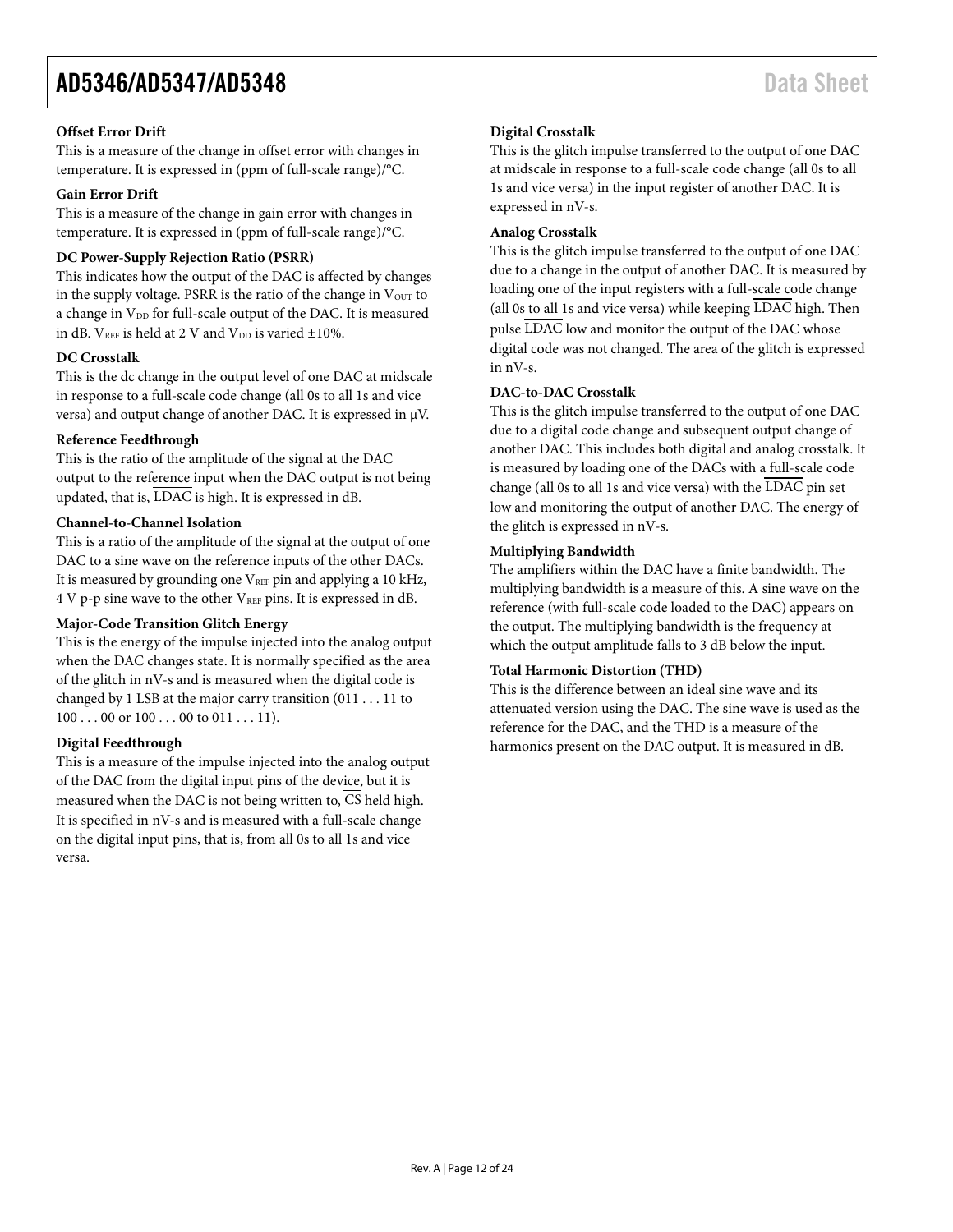# <span id="page-12-0"></span>TYPICAL PERFORMANCE CHARACTERISTICS





<span id="page-12-1"></span>



<span id="page-12-2"></span>

<span id="page-12-3"></span>Figure 16[. AD5348 T](http://www.analog.com/AD5348?doc=AD5346_5347_5348.pdf)ypical INL Plot

<span id="page-12-4"></span>

<span id="page-12-6"></span><span id="page-12-5"></span>Figure 19[. AD5348 T](http://www.analog.com/AD5348?doc=AD5346_5347_5348.pdf)ypical DNL Plot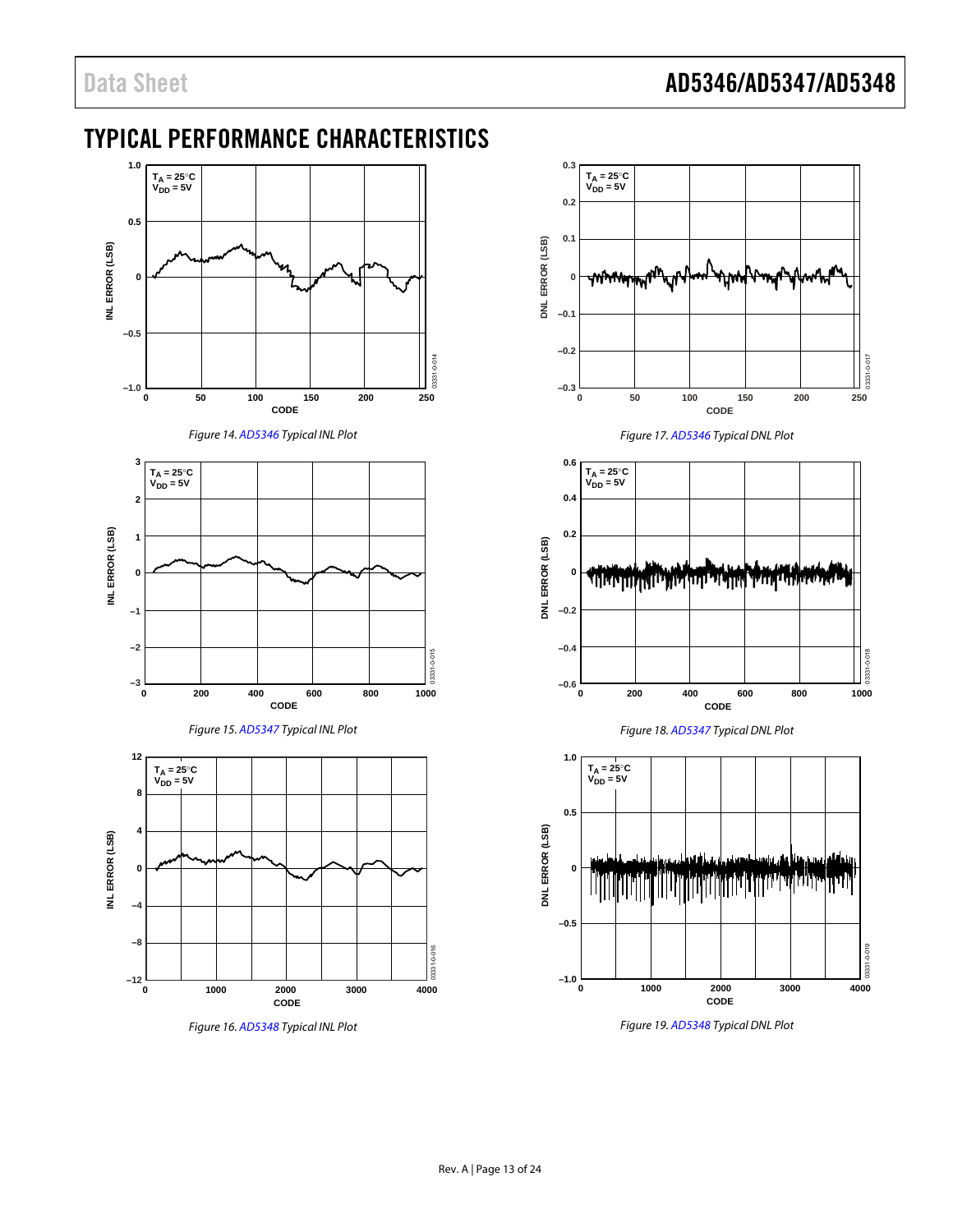

<span id="page-13-0"></span>Figure 25. Supply Current vs. DAC Code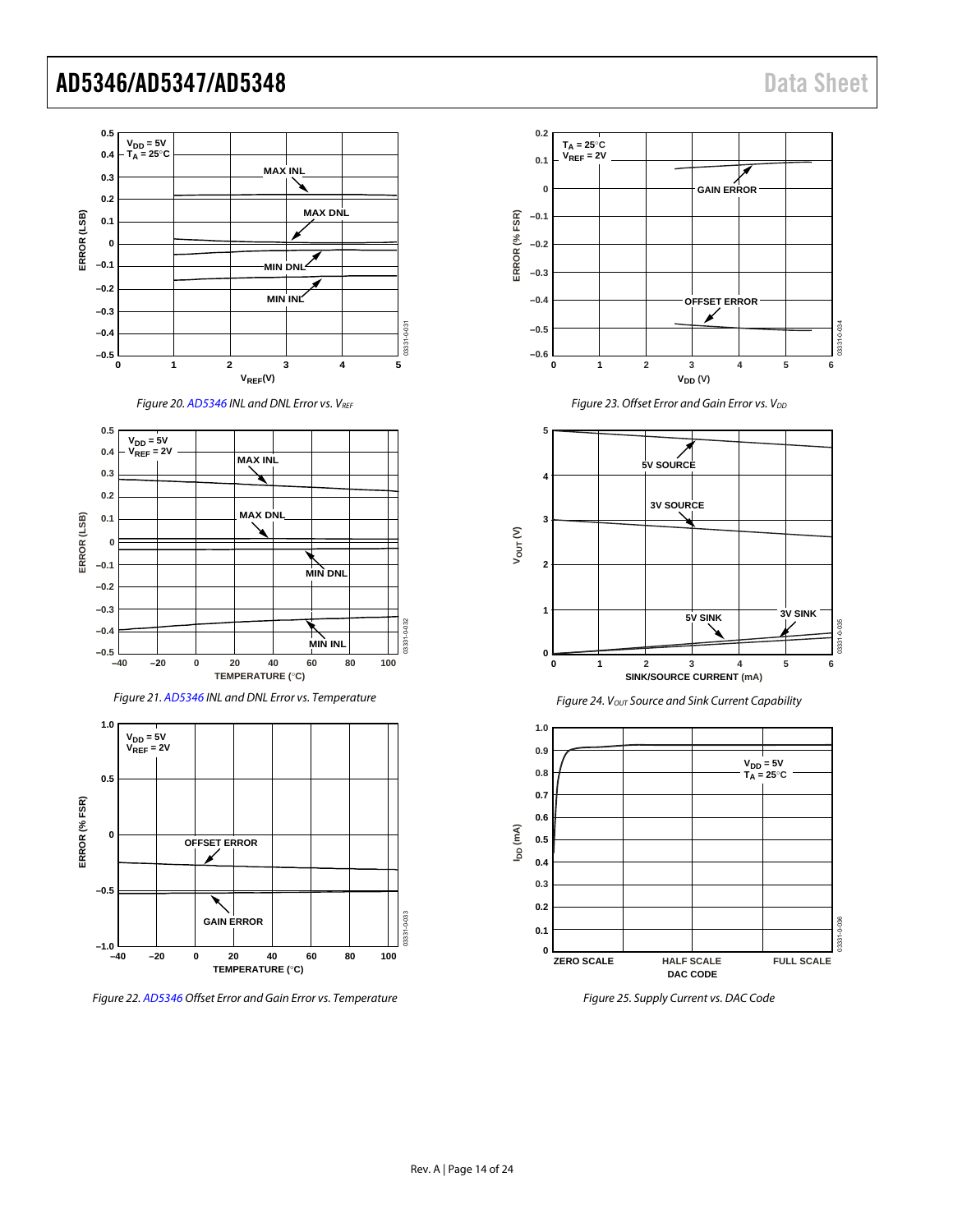

Figure 28. Supply Current vs. Logic Input Voltage



Figure 29. Half-Scale Settling (¼ to ¾ Scale Code)

<span id="page-14-0"></span>

Figure 30. Power-On Reset to 0 V



<span id="page-14-1"></span>Figure 31. Exiting Power-Down to Midscale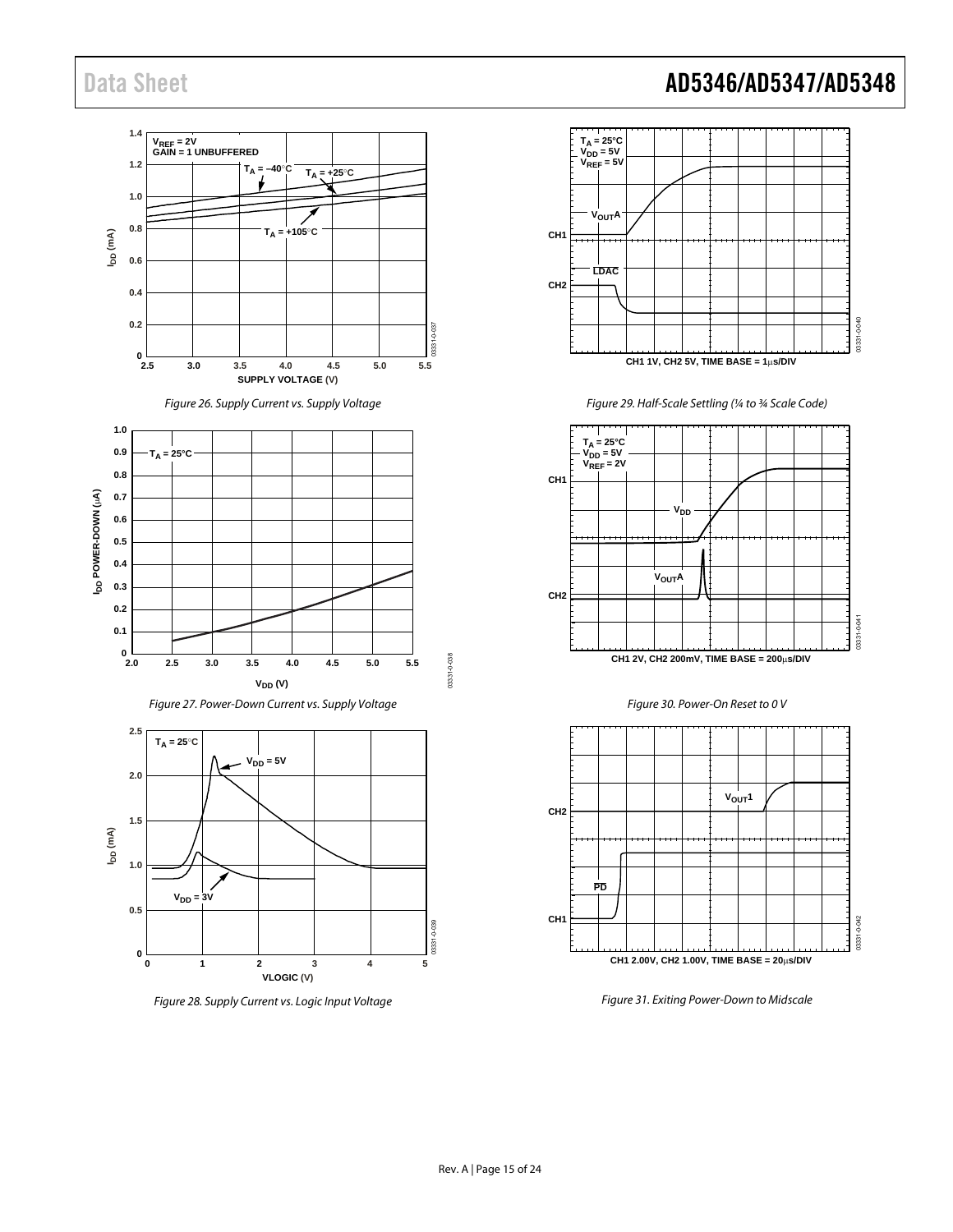

Figure 34. Multiplying Bandwidth (Small Signal Frequency Response)







Figure 36. DAC-to-DAC Crosstalk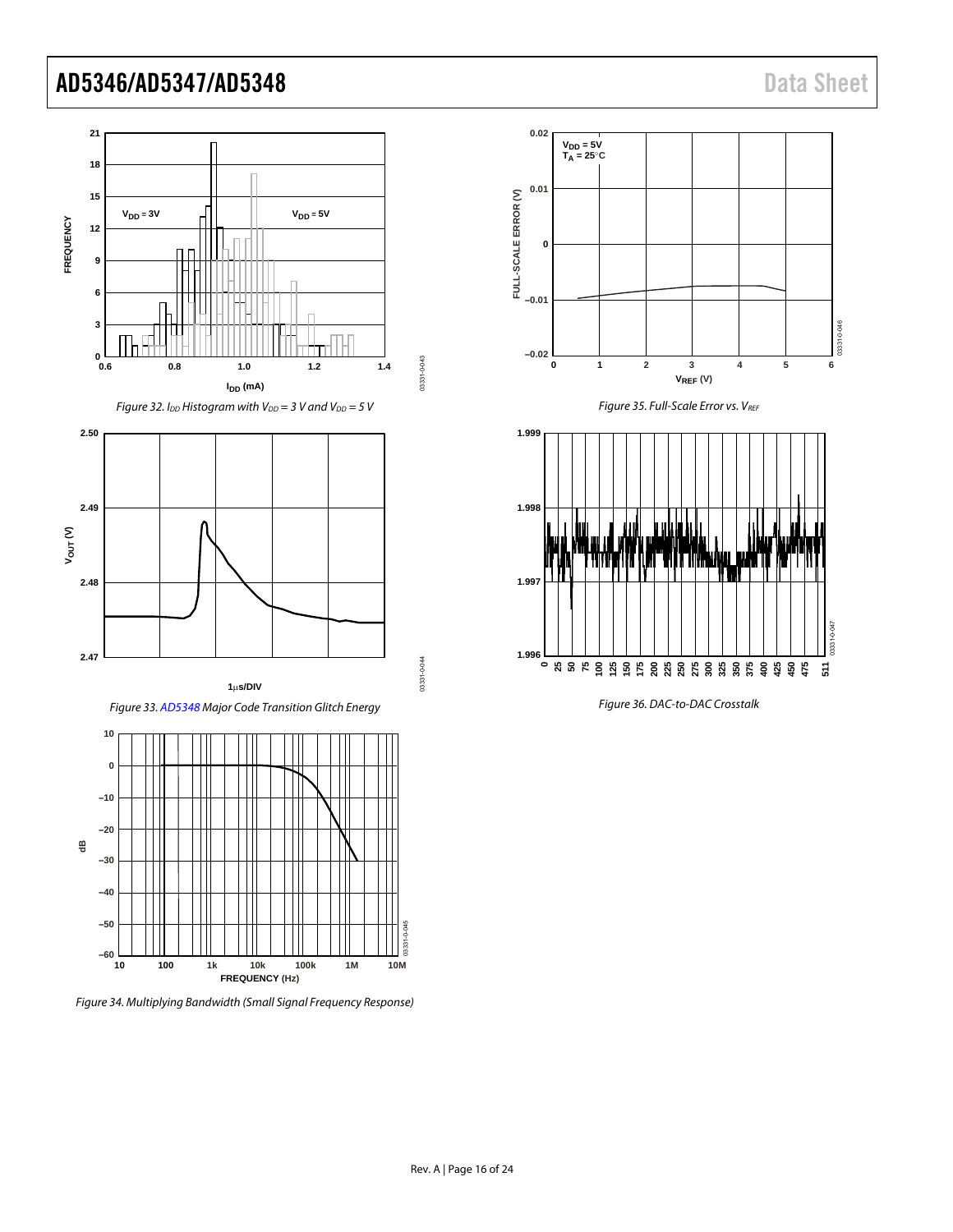# <span id="page-16-0"></span>FUNCTIONAL DESCRIPTION

The [AD5346/](http://www.analog.com/AD5346?doc=AD5346_5347_5348.pdf)[AD5347/](http://www.analog.com/AD5347?doc=AD5346_5347_5348.pdf)[AD5348 a](http://www.analog.com/AD5348?doc=AD5346_5347_5348.pdf)re octal resistor-string DACs fabricated by a CMOS process with resolutions of 8, 10, and 12 bits, respectively. They are written to using a parallel interface. They operate from single supplies of 2.5 V to 5.5 V, and the output buffer amplifiers offer rail-to-rail output swing. The gain of the buffer amplifiers can be set to 1 or 2 to give an output voltage range of 0 V to  $V_{REF}$  or 0 V to 2  $\times$  V<sub>REF.</sub> The [AD5346/](http://www.analog.com/AD5346?doc=AD5346_5347_5348.pdf) [AD5347/](http://www.analog.com/AD5347?doc=AD5346_5347_5348.pdf)[AD5348 h](http://www.analog.com/AD5348?doc=AD5346_5347_5348.pdf)ave reference inputs that may be buffered to draw virtually no current from the reference source. The devices have a power-down feature that reduces current consumption to only 100 nA at 3 V.

### <span id="page-16-1"></span>**DIGITAL-TO-ANALOG SECTION**

The architecture of one DAC channel consists of a reference buffer and a resistor-string DAC followed by an output buffer amplifier. The voltage at the VREF pin provides the reference voltage for the DAC. [Figure 37 s](#page-16-6)hows a block diagram of the DAC architecture. Because the input coding to the DAC is straight binary, the ideal output voltage is given by

$$
V_{\text{OUT}} = V_{\text{REF}} \times \frac{D}{2^N} \times Gain
$$

where:

*D* is the decimal equivalent of the binary code, which is loaded to the DAC register:

 0 to 255 for [AD5346](http://www.analog.com/AD5346?doc=AD5346_5347_5348.pdf) (8 bits) 0 to1023 fo[r AD5347 \(](http://www.analog.com/AD5347?doc=AD5346_5347_5348.pdf)10 bits) 0 to 4095 fo[r AD5348 \(](http://www.analog.com/AD5348?doc=AD5346_5347_5348.pdf)12 bits)



*Gain* is the output amplifier gain (1 or 2).



Figure 37. Single DAC Channel Architecture

### <span id="page-16-6"></span><span id="page-16-2"></span>**RESISTOR STRING**

The resistor string section is shown in [Figure 38.](#page-16-7) It is simply a string of resistors, each of value R. The digital code loaded to the DAC register determines at what node on the string the voltage is tapped off to be fed into the output amplifier. The voltage is tapped off by closing one of the switches connecting the string to the amplifier. Because it is a string of resistors, it is guaranteed monotonic.



### <span id="page-16-7"></span><span id="page-16-3"></span>**DAC REFERENCE INPUT**

The DACs operate with an external reference. The [AD5346/](http://www.analog.com/AD5346?doc=AD5346_5347_5348.pdf) [AD5347/](http://www.analog.com/AD5347?doc=AD5346_5347_5348.pdf)[AD5348 h](http://www.analog.com/AD5348?doc=AD5346_5347_5348.pdf)ave a reference input for each pair of DACs. The reference inputs may be configured as buffered or unbuffered. This option is controlled by the BUF pin.

In buffered mode ( $BUF = 1$ ), the current drawn from an external reference voltage is virtually zero because the impedance is at least 10 M $\Omega$ . The reference input range is 1 V to V<sub>DD</sub>.

In unbuffered mode (BUF  $= 0$ ), the user can have a reference voltage as low as  $0.25$  V and as high as  $V_{DD}$  because there is no restriction due to headroom and footroom of the reference amplifier. The impedance is still large at typically 90 kΩ for 0 V to VREF mode and 45 kΩ for 0 V to 2  $\times$  VREF mode.

If using an external buffered reference (such as [REF192\)](http://www.analog.com/REF192?doc=AD5346_5347_5348.pdf), there is no need to use the on-chip buffer.

### <span id="page-16-4"></span>**OUTPUT AMPLIFIER**

The output buffer amplifier is capable of generating output voltages to within 1 mV of either rail. Its actual range depends on V<sub>REF</sub>, GAIN, the load on V<sub>OUT</sub>, and offset error.

If a gain of  $+1$  is selected (GAIN = 0), the output range is  $0.001$  V to  $V<sub>REF</sub>$ .

If a gain of  $+2$  is selected (GAIN =  $+1$ ), the output range is 0.001 V to  $2 \times V_{REF}$ . However, because of clamping, the maximum output is limited to  $V_{DD}$  – 0.001 V.

The output amplifier is capable of driving a load of 2 k $\Omega$  to GND or  $V_{DD}$ , in parallel with 500 pF to GND or  $V_{DD}$ . The source and sink capabilities of the output amplifier can be seen in [Figure 24.](#page-13-0) 

The slew rate is  $0.7 \text{ V/}\mu\text{s}$  with a half-scale settling time to  $\pm 0.5 \text{ LSB}$ (at 8 bits) of 6 s with the output unloaded. See [Figure 29.](#page-14-0) 

### <span id="page-16-5"></span>**PARALLEL INTERFACE**

The [AD5346/](http://www.analog.com/AD5346?doc=AD5346_5347_5348.pdf)[AD5347/](http://www.analog.com/AD5347?doc=AD5346_5347_5348.pdf)[AD5348 l](http://www.analog.com/AD5348?doc=AD5346_5347_5348.pdf)oad their data as a single 8-, 10-, or 12-bit word.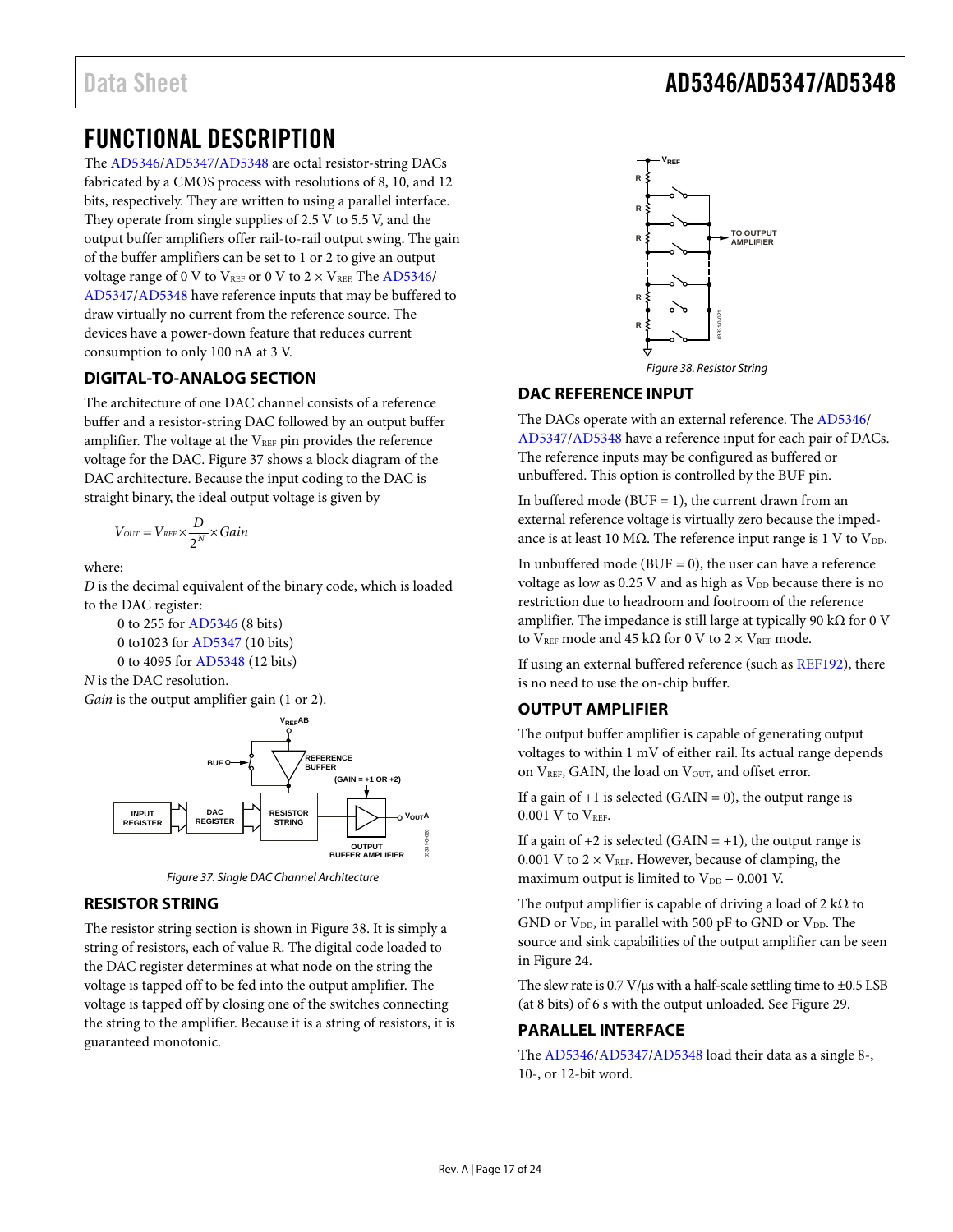#### **Double-Buffered Interface**

The [AD5346/](http://www.analog.com/AD5346?doc=AD5346_5347_5348.pdf)[AD5347/](http://www.analog.com/AD5347?doc=AD5346_5347_5348.pdf)[AD5348 D](http://www.analog.com/AD5348?doc=AD5346_5347_5348.pdf)ACs all have double-buffered interfaces consisting of an input register and a DAC register. DAC data, BUF, and GAIN inputs are written to the input register under control of the Chip Select  $(\overline{CS})$  and Write  $(\overline{WR})$  pins.

Access to the DAC register is controlled by the  $\overline{\text{LDAC}}$  function. When LDAC is high, the DAC register is latched and the input register may change state without affecting the contents of the DAC register. However, when LDAC is brought low, the DAC register becomes transparent and the contents of the input register are transferred to it. The gain and buffer control signals are also double-buffered and are updated only when LDAC is taken low.

This is useful if the user requires simultaneous updating of all DACs and peripherals. The user can write to all input registers individually and then, by pulsing the LDAC input low, all outputs update simultaneously.

These parts contain an extra feature whereby the DAC register is not updated unless its input register has been updated since the last time that  $\overline{\text{LDAC}}$  was brought low. Normally, when LDAC is brought low, the DAC registers are filled with the contents of the input registers. In the case of the [AD5346/](http://www.analog.com/AD5346?doc=AD5346_5347_5348.pdf) [AD5347/](http://www.analog.com/AD5347?doc=AD5346_5347_5348.pdf)[AD5348,](http://www.analog.com/AD5348?doc=AD5346_5347_5348.pdf) the part updates the DAC register only if the input register has been changed since the last time the DAC register was updated. This removes unnecessary crosstalk.

### **Clear Input (CLR)**

 $\overline{CLR}$  is an active low, asynchronous clear that resets the input and DAC registers.

### **Chip Select Input (CS)**

 $\overline{CS}$  is an active low input that selects the device.

### **Write Input (WR)**

WR is an active low input that controls writing of data to the device. Data is latched into the input register on the rising edge of WR.

### **Read Input (RD)**

RD is an active low input that controls when data is read back from the internal DAC registers. On the falling edge of RD, data is shifted onto the data bus. Under the conditions of a high capacitive load and high supplies, the user must ensure that the dynamic current remains at an acceptable level, therefore ensuring that the die temperature is within specification. The die temperature can be calculated as

 $T_{\text{DIE}} = T_{\text{AMBIENT}} + V_{\text{DD}}(I_{\text{DD}} + I_{\text{DYNAMIC}})\theta_{\text{JA}}$ 

#### where:

 $I_{DYNAMIC}$  = cvf (c = capacitance or the data bus, v =  $V_{DD}$ , and f = readback frequency)

## **Load DAC Input (LDAC)**

LDAC transfers data from the input register to the DAC register, and therefore updates the outputs. The LDAC function enables double-buffering of the DAC data, GAIN data, and BUF. There are two LDAC modes:

- In synchronous mode, the DAC register is updated after new data is read in on the rising edge of the WR input. LDAC can be tied permanently low or pulsed as shown in [Figure 3.](#page-5-0)
- In asynchronous mode, the outputs are not updated at the same time that the input register is written to. When LDAC goes low, the DAC register is updated with the contents of the input register.

### <span id="page-17-0"></span>**POWER-ON RESET**

The [AD5346/](http://www.analog.com/AD5346?doc=AD5346_5347_5348.pdf)[AD5347/](http://www.analog.com/AD5347?doc=AD5346_5347_5348.pdf)[AD5348 h](http://www.analog.com/AD5348?doc=AD5346_5347_5348.pdf)ave a power-on reset function, so that they power up in a defined state. The power-on state is

- Normal operation
- Reference input buffered
- 0 V to V<sub>REF</sub> output range
- Output voltage set to 0 V

Both input and DAC registers are filled with zeros and remain so until a valid write sequence is made to the device. This is particularly useful in applications where it is important to know the state of the DAC outputs while the device is powering up.

### <span id="page-17-1"></span>**POWER-DOWN MODE**

The [AD5346/](http://www.analog.com/AD5346?doc=AD5346_5347_5348.pdf)[AD5347/](http://www.analog.com/AD5347?doc=AD5346_5347_5348.pdf)[AD5348 h](http://www.analog.com/AD5348?doc=AD5346_5347_5348.pdf)ave low power consumption, dissipating typically 2.4 mW with a 3 V supply and 5 mW with a 5 V supply. Power consumption can be further reduced when the DACs are not in use by putting them into power-down mode, which is selected by taking the  $\overline{PD}$  pin low.

When the  $\overline{PD}$  pin is high, the DACs work normally with a typical power consumption of 1 mA at 5 V (0.8 mA at 3 V). In power-down mode, however, the supply current falls to 400 nA at 5 V (120 nA at 3 V) when the DACs are powered down. Not only does the supply current drop, but the output stage is also internally switched from the output of the amplifier, making it open-circuit. This has the advantage that the outputs are threestate while the part is in power-down mode, and provides a defined input condition for whatever is connected to the outputs of the DAC amplifiers. The output stage is illustrated i[n Figure 39.](#page-17-2) 



<span id="page-17-2"></span>Figure 39. Output Stage During Power-Down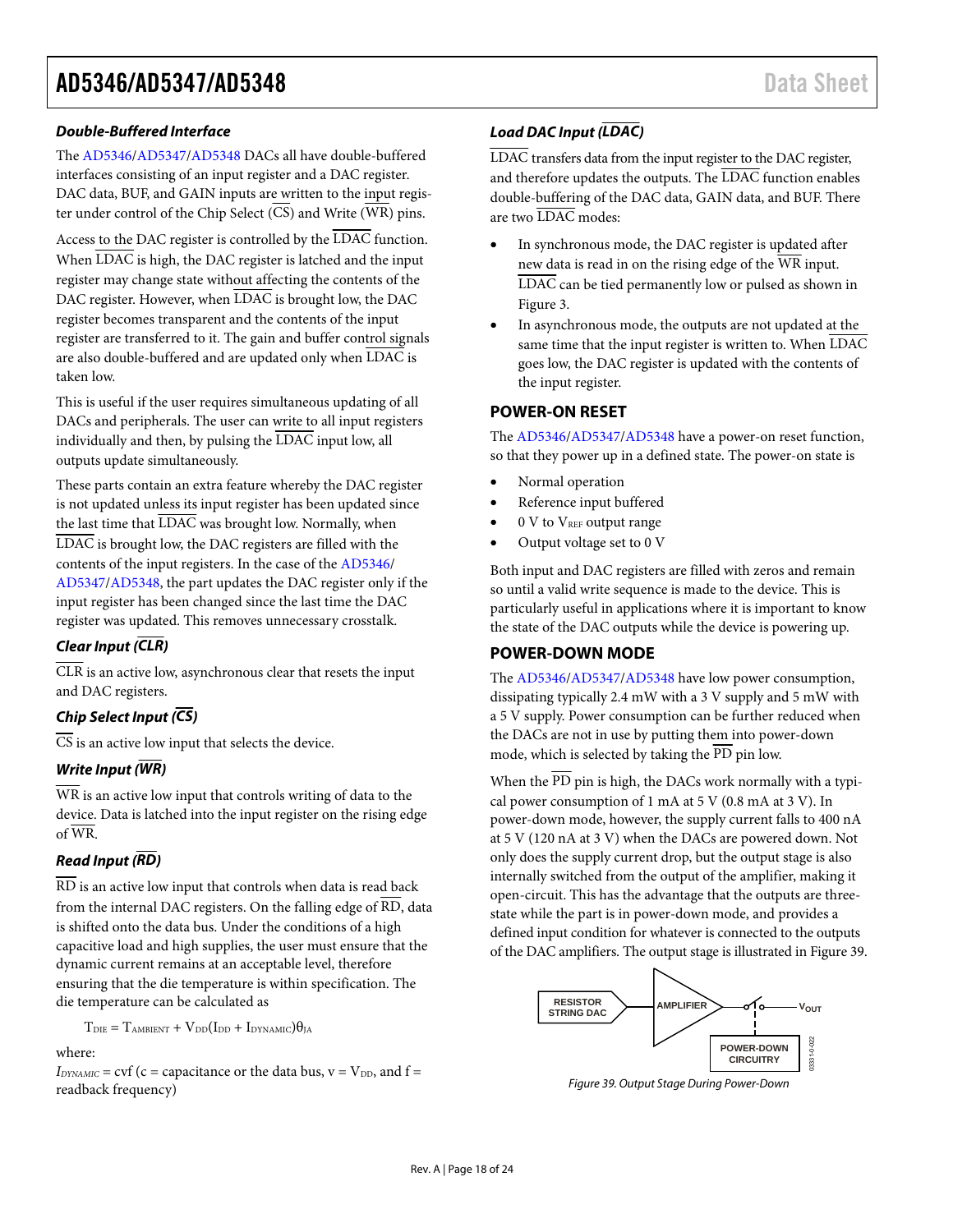The bias generator, the output amplifier, the resistor string, and all other associated linear circuitry are all shut down when the power-down mode is activated. However, the contents of the registers are unaffected when in power-down. The time to exit power-down is typically 2.5 s for  $V_{DD} = 5$  V and 5 µs when  $V_{DD}$ = 3 V. This is the time from a rising edge on the PD pin to when the output voltage deviates from its power-down voltage. See [Figure 31.](#page-14-1)

## <span id="page-18-0"></span>**SUGGESTED DATA BUS FORMATS**

In many applications, the GAIN and BUF pins are hardwired. However, if more flexibility is required, they can be included in a data bus. This enables the user to software program GAIN, giving the option of doubling the resolution in the lower half of the DAC range. In a bused system, GAIN and BUF may be treated as data inputs because they are written to the device during a write operation and take effect when LDAC is taken low. This means that the reference buffers and the output amplifier gain of multiple DAC devices can be controlled using common GAIN and BUF lines. Note that GAIN and BUF are not read back during an RD operation.

#### **Table 8[. AD5346](http://www.analog.com/AD5346?doc=AD5346_5347_5348.pdf)[/AD5347/](http://www.analog.com/AD5347?doc=AD5346_5347_5348.pdf)[AD5348](http://www.analog.com/AD5348?doc=AD5346_5347_5348.pdf) Truth Table**

The [AD5347](http://www.analog.com/AD5347?doc=AD5346_5347_5348.pdf) an[d AD5348](http://www.analog.com/AD5348?doc=AD5346_5347_5348.pdf) data bus must be at least 10 and 12 bits wide, respectively, and are best suited to a 16-bit data bus system.

Examples of data formats for putting GAIN and BUF on a 16-bit data bus are shown in [Figure 40.](#page-18-1) Note that any unused bits above the actual DAC data may be used for GAIN and BUF.

#### **AD5347**

| $x   x   x   x$   BUF GAIN DB9 DB8 DB7 DB6 DB5 DB4 DB3 DB2 DB1 DB0 |
|--------------------------------------------------------------------|
|--------------------------------------------------------------------|

| ш<br><br>× |
|------------|
|------------|

<span id="page-18-1"></span>

|  |                | X X BUF GAIN DB11 DB10 DB9 DB8 DB7 DB6 DB5 DB4 DB3 DB2 DB1 DB0 |  |  |  |  |  |  | 64 |
|--|----------------|----------------------------------------------------------------|--|--|--|--|--|--|----|
|  | X = UNUSED BIT |                                                                |  |  |  |  |  |  |    |

*Figure 40[. AD5347](http://www.analog.com/AD5347?doc=AD5346_5347_5348.pdf)[/AD5348](http://www.analog.com/AD5348?doc=AD5346_5347_5348.pdf) Data Format for Word Load with GAIN and BUF Data on 16-Bit Bus*

| <b>CLR</b> | <b>LDAC</b> | $\overline{\mathsf{cs}}$ | <b>WR</b>         | <b>RD</b>         | A2 | A1       | A0 | <b>Function</b>             |
|------------|-------------|--------------------------|-------------------|-------------------|----|----------|----|-----------------------------|
|            |             |                          | Χ                 | X                 | Χ  | X        | X  | No data transfer            |
|            |             | X                        |                   |                   | х  | X        | Χ  | No data transfer            |
| 0          | Χ           | X                        | Χ                 | X                 | x  | X        | X  | Clear all registers         |
|            |             | 0                        | $0 \rightarrow 1$ |                   | 0  | $\Omega$ | 0  | Load DAC A input register   |
|            |             | 0                        | $0 \rightarrow 1$ |                   | 0  | 0        |    | Load DAC B input register   |
|            |             | 0                        | $0 \rightarrow 1$ |                   | 0  |          | 0  | Load DAC C input register   |
|            |             | 0                        | $0 \rightarrow 1$ |                   |    |          |    | Load DAC D input register   |
|            |             | 0                        | $0 \rightarrow 1$ |                   |    | 0        | 0  | Load DAC E input register   |
|            |             | 0                        | $0 \rightarrow 1$ |                   |    | 0        |    | Load DAC F input register   |
|            |             | 0                        | $0 \rightarrow 1$ |                   |    |          | 0  | Load DAC G input register   |
|            |             | 0                        | $0 \rightarrow 1$ |                   |    |          |    | Load DAC H input register   |
|            | х           | 0                        |                   | $1\rightarrow 0$  | 0  | 0        | 0  | Read Back DAC Register A    |
|            | X           | 0                        |                   | $1\rightarrow 0$  | 0  | 0        |    | Read Back DAC Register B    |
|            | X           | 0                        |                   | $1\rightarrow 0$  | 0  |          | 0  | Read Back DAC Register C    |
|            | X           | 0                        |                   | $1\rightarrow 0$  | 0  |          |    | Read Back DAC Register D    |
|            | x           | 0                        |                   | $1\rightarrow 0$  |    | 0        | 0  | Read Back DAC Register E    |
|            | X           | 0                        |                   | $1\rightarrow 0$  |    | 0        |    | Read Back DAC Register F    |
|            | X           | 0                        |                   | $1\rightarrow 0$  |    |          | 0  | Read Back DAC Register G    |
|            | X           | 0                        |                   | $1 \rightarrow 0$ |    |          |    | Read Back DAC Register H    |
|            | 0           | X                        | Χ                 |                   | Χ  | X        | Χ  | <b>Update DAC registers</b> |
| Х          | х           | 0                        | 0                 | 0                 | Χ  | X        | Χ  | Invalid operation           |

 $X = Don't Care$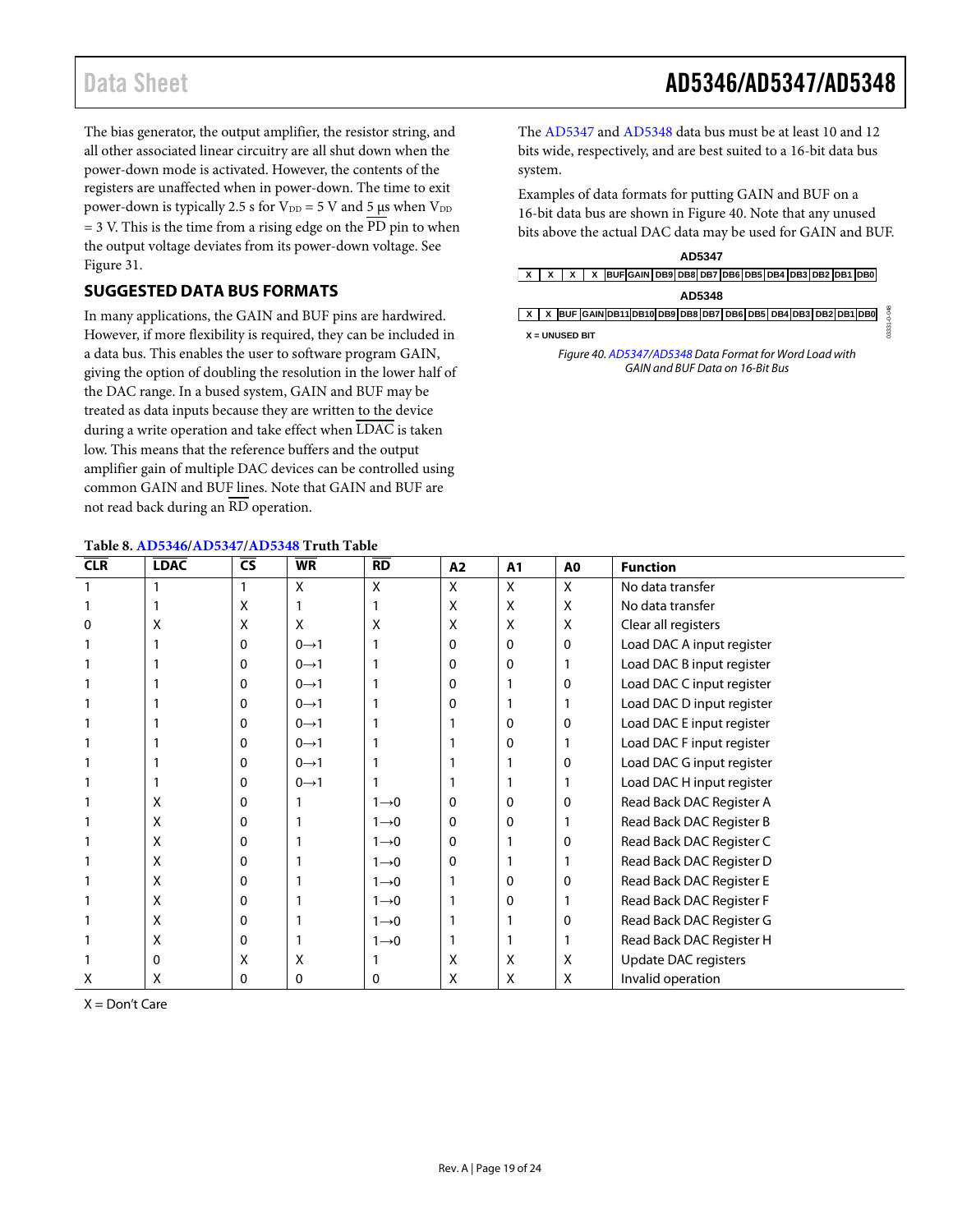# <span id="page-19-0"></span>APPLICATIONS INFORMATION **TYPICAL APPLICATION CIRCUITS**

The [AD5346/](http://www.analog.com/AD5346?doc=AD5346_5347_5348.pdf)[AD5347/](http://www.analog.com/AD5347?doc=AD5346_5347_5348.pdf)[AD5348 c](http://www.analog.com/AD5348?doc=AD5346_5347_5348.pdf)an be used with a wide range of reference voltages, especially if the reference inputs are configured as unbuffered, in which case the devices offer full, one-quadrant multiplying capability over a reference range of  $0.25$  V to  $V_{DD}$ . More typically, these devices may be used with a fixed, precision reference voltage[. Figure 41](#page-19-2) shows a typical setup for the devices when using an external reference connected to the reference inputs. Suitable references for 5 V operation are the [AD780,](http://www.analog.com/AD780?doc=AD5346_5347_5348.pdf) [ADR381,](http://www.analog.com/ADR381?doc=AD5346_5347_5348.pdf) and [REF192](http://www.analog.com/REF192?doc=AD5346_5347_5348.pdf) (2.5 V references). For 2.5 V operation, suitable external references are the [AD589](http://www.analog.com/AD589?doc=AD5346_5347_5348.pdf) and the [AD1580 \(](http://www.analog.com/AD1580?doc=AD5346_5347_5348.pdf)1.2 V band gap references).



<span id="page-19-2"></span><span id="page-19-1"></span>Figure 41[. AD5346/](http://www.analog.com/AD5346?doc=AD5346_5347_5348.pdf)[AD5347/](http://www.analog.com/AD5347?doc=AD5346_5347_5348.pdf)[AD5348 U](http://www.analog.com/AD5348?doc=AD5346_5347_5348.pdf)sing an External Reference

#### **BIPOLAR OPERATION USING THE [AD5346/](http://www.analog.com/AD5346?doc=AD5346_5347_5348.pdf)[AD5347](http://www.analog.com/AD5347?doc=AD5346_5347_5348.pdf)[/AD5348](http://www.analog.com/AD5348?doc=AD5346_5347_5348.pdf)**

The [AD5346/](http://www.analog.com/AD5346?doc=AD5346_5347_5348.pdf)[AD5347/](http://www.analog.com/AD5347?doc=AD5346_5347_5348.pdf)[AD5348 h](http://www.analog.com/AD5348?doc=AD5346_5347_5348.pdf)ave been designed for singlesupply operation, but a bipolar output range is also possible by using the circuit shown i[n Figure 42.](#page-19-3) This circuit has an output voltage range of ±5 V. Rail-to-rail operation at the amplifier output is achievable using a[n AD820,](http://www.analog.com/AD820?doc=AD5346_5347_5348.pdf) a[n AD8519,](http://www.analog.com/AD8519?doc=AD5346_5347_5348.pdf) or a[n OP196](http://www.analog.com/OP196?doc=AD5346_5347_5348.pdf) as the output amplifier.



Figure 42. Bipolar Operation with th[e AD5346/](http://www.analog.com/AD5346?doc=AD5346_5347_5348.pdf)[AD5347/](http://www.analog.com/AD5347?doc=AD5346_5347_5348.pdf)[AD5348](http://www.analog.com/AD5348?doc=AD5346_5347_5348.pdf)

<span id="page-19-3"></span>The output voltage for any input code can be calculated as follows:

$$
V_{OUT} = \left[ (1+R4/R3) \times (R2/(R1+R2) \times (2 \times \mathrm{V_{REF}} \times \mathrm{D}/2^N) \right] - R4 \times \mathrm{V_{REF}}/R3
$$

where:

*D* is the decimal equivalent of the code loaded to the DAC. *N* is the DAC resolution.

*VREF* is the reference voltage input.

with:  $V_{REF}$  = 5 V

 $R1 = R3 = 10$  kΩ  $R2 = R4 = 20$  kΩ  $V_{DD}$  = 5 V  $GAIN = 2$  $V_{OUT} = (10 \times D/2^N) - 5$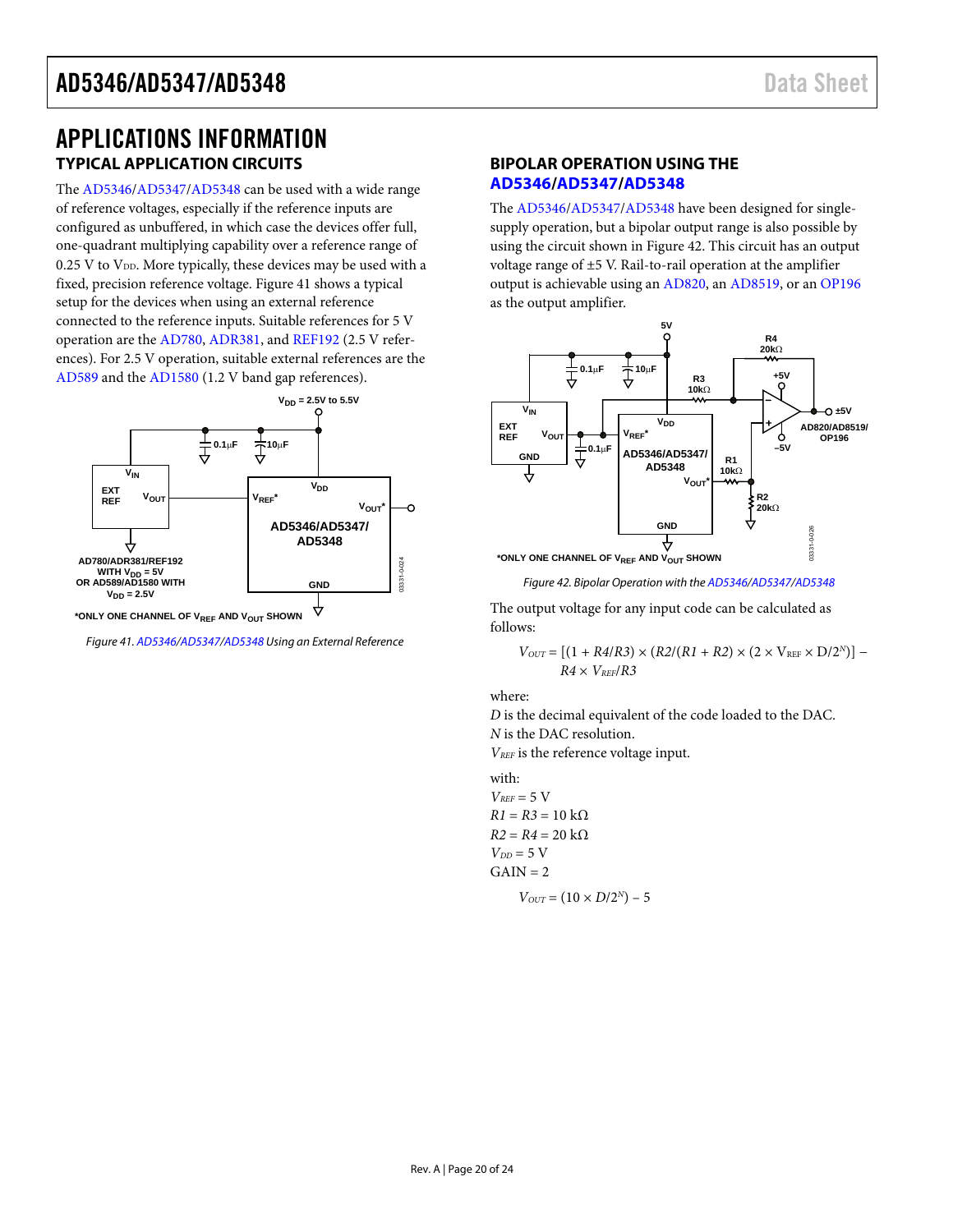# <span id="page-20-0"></span>**DECODING MULTIPLE [AD5346](http://www.analog.com/AD5346?doc=AD5346_5347_5348.pdf)[/AD5347](http://www.analog.com/AD5347?doc=AD5346_5347_5348.pdf)[/AD5348s](http://www.analog.com/AD5348?doc=AD5346_5347_5348.pdf)**

The CS pin on these devices can be used in applications to decode a number of DACs. In this application, all DACs in the system receive the same data and  $\overline{WR}$  pulses, but only the  $\overline{CS}$  to one of the DACs will be active at any one time, so data will only be written to the DAC whose  $\overline{CS}$  is low.

The 74HC139 is used as a 2-line to 4-line decoder to address any of the DACs in the system. To prevent timing errors from occurring, the enable input should be brought to its inactive state while the coded address inputs are changing state. [Figure 43 s](#page-20-1)hows a diagram of a typical setup for decoding multiple devices in a system. Once data has been written sequentially to all DACs in a system, all the DACs can be updated simultaneously using a common LDAC line. A common CLR line can also be used to reset all DAC outputs to 0 V.



Figure 43. Decoding Multiple DAC Devices

### <span id="page-20-1"></span>**[AD5346/](http://www.analog.com/AD5346?doc=AD5346_5347_5348.pdf)[AD5347](http://www.analog.com/AD5347?doc=AD5346_5347_5348.pdf)[/AD5348](http://www.analog.com/AD5348?doc=AD5346_5347_5348.pdf) AS DIGITALLY PROGRAMMABLE WINDOW DETECTORS**

A digitally programmable upper/lower limit detector using two of the DACs in the [AD5346/](http://www.analog.com/AD5346?doc=AD5346_5347_5348.pdf)[AD5347](http://www.analog.com/AD5347?doc=AD5346_5347_5348.pdf)[/AD5348 i](http://www.analog.com/AD5348?doc=AD5346_5347_5348.pdf)s shown in [Figure 44.](#page-20-2) Any pair of DACs in the device may be used, but for simplicity the description refers to DACs A and B.

The upper and lower limits for the test are loaded to DACs A and B which, in turn, set the limits on th[e CMP04. I](http://www.analog.com/CMP04?doc=AD5346_5347_5348.pdf)f a signal at the  $V_{IN}$  input is not within the programmed window, an LED indicates the fail condition.



Figure 44. Programmable Window Detector

### <span id="page-20-2"></span>**PROGRAMMABLE CURRENT SOURCE**

[Figure 45 s](#page-20-3)hows th[e AD5346](http://www.analog.com/AD5346?doc=AD5346_5347_5348.pdf)[/AD5347](http://www.analog.com/AD5347?doc=AD5346_5347_5348.pdf)[/AD5348](http://www.analog.com/AD5348?doc=AD5346_5347_5348.pdf) used as the control element of a programmable current source. In this example, the full-scale current is set to 1 mA. The output voltage from the DAC is applied across the current setting resistor of 4.7 kΩ in series with the 470 Ω adjustment potentiometer, which gives an adjustment of about ±5%. Suitable transistors to place in the feedback loop of the amplifier include the BC107 and the 2N3904, which enable the current source to operate from a minimum  $V_{\text{SOLRCE}}$  of 6 V. The operating range is determined by the operating characteristics of the transistor. Suitable amplifiers include th[e AD820 a](http://www.analog.com/AD820?doc=AD5346_5347_5348.pdf)nd the [OP295,](http://www.analog.com/OP295?doc=AD5346_5347_5348.pdf) both having rail-to-rail operation on their outputs. The current for any digital input code and resistor value can be calculated as follows:

$$
I = G \times V_{REF} \frac{D}{(2^N \times R)} mA
$$

where:

*G* is the gain of the buffer amplifier (1 or 2).

*D* is the digital input code.

*N* is the DAC resolution (8, 10, or 12 bits).

*R* is the sum of the resistor plus adjustment potentiometer in kΩ.



<span id="page-20-3"></span>Figure 45. Programmable Current Source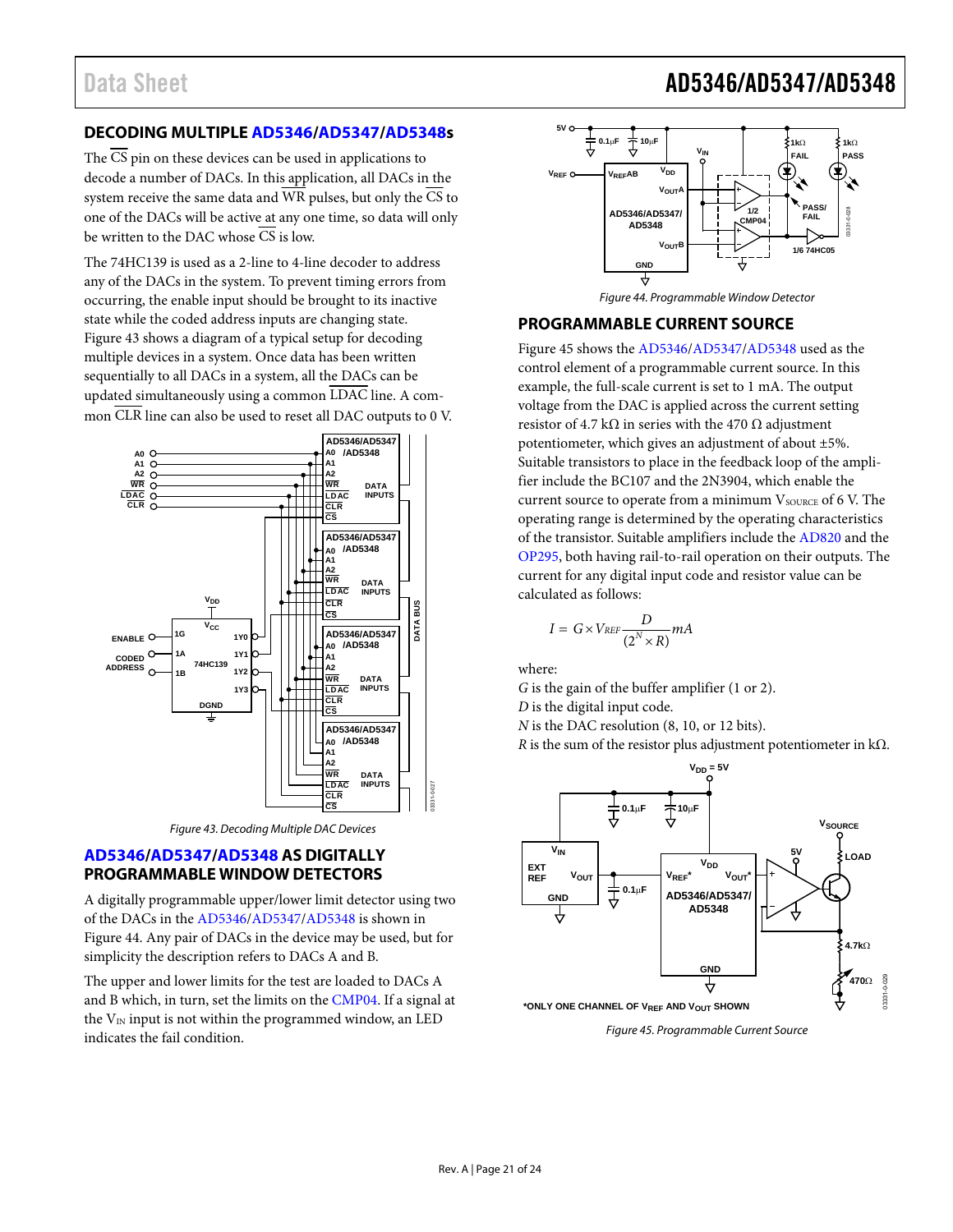#### <span id="page-21-0"></span>**COARSE AND FINE ADJUSTMENT USING THE [AD5346/](http://www.analog.com/AD5346?doc=AD5346_5347_5348.pdf)[AD5347](http://www.analog.com/AD5347?doc=AD5346_5347_5348.pdf)[/AD5348](http://www.analog.com/AD5348?doc=AD5346_5347_5348.pdf)**

Two of the DACs in th[e AD5346/](http://www.analog.com/AD5346?doc=AD5346_5347_5348.pdf)[AD5347](http://www.analog.com/AD5347?doc=AD5346_5347_5348.pdf)[/AD5348](http://www.analog.com/AD5348?doc=AD5346_5347_5348.pdf) can be paired together to form a coarse and fine adjustment function, as shown i[n Figure 46.](#page-21-1) As with the window comparator previously described, the description refers to DACs A and B.

DAC A provides the coarse adjustment, while DAC B provides the fine adjustment. Varying the ratio of R1 and R2 changes the relative effect of the coarse and fine adjustments. With the resistor values shown, the output amplifier has unity gain for the DAC A output, so the output range is 0 V to ( $V_{REF}$  – 1 LSB). For DAC B, the amplifier has a gain of  $7.6 \times 10^{-3}$ , giving DAC B a range equal to 2 LSBs of DAC A.

The circuit is shown with a 2.5 V reference, but reference voltages up to  $V_{DD}$  may be used. The op amps indicated allow a rail-to-rail output swing.



<span id="page-21-1"></span>Figure 46. Coarse and Fine Adjustment

### **POWER SUPPLY BYPASSING AND GROUNDING**

In any circuit where accuracy is important, careful consideration of the power supply and ground return layout helps to ensure the rated performance.

The printed circuit board on which th[e AD5346](http://www.analog.com/AD5346?doc=AD5346_5347_5348.pdf)[/AD5347](http://www.analog.com/AD5347?doc=AD5346_5347_5348.pdf)[/AD5348](http://www.analog.com/AD5348?doc=AD5346_5347_5348.pdf) is mounted should be designed so that the analog and digital sections are separated and are confined to certain areas of the board. This facilitates the use of ground planes that can be separated easily. A minimum etch technique is generally best for ground planes because it gives the best shielding. Digital and analog ground planes should be joined in one place only. If the [AD5346/](http://www.analog.com/AD5346?doc=AD5346_5347_5348.pdf)[AD5347/](http://www.analog.com/AD5347?doc=AD5346_5347_5348.pdf)[AD5348 i](http://www.analog.com/AD5348?doc=AD5346_5347_5348.pdf)s the only device requiring an AGND-to-DGND connection, then the ground planes should be connected at the AGND and DGND pins of th[e AD5346/](http://www.analog.com/AD5346?doc=AD5346_5347_5348.pdf) [AD5347/](http://www.analog.com/AD5347?doc=AD5346_5347_5348.pdf)[AD5348.](http://www.analog.com/AD5348?doc=AD5346_5347_5348.pdf) If th[e AD5346](http://www.analog.com/AD5346?doc=AD5346_5347_5348.pdf)[/AD5347](http://www.analog.com/AD5347?doc=AD5346_5347_5348.pdf)[/AD5348](http://www.analog.com/AD5348?doc=AD5346_5347_5348.pdf) is in a system where multiple devices require AGND-to-DGND connections, the connection should be made at one point only, a star ground point that should be established as close as possible to th[e AD5346](http://www.analog.com/AD5346?doc=AD5346_5347_5348.pdf)[/AD5347/](http://www.analog.com/AD5347?doc=AD5346_5347_5348.pdf)[AD5348.](http://www.analog.com/AD5348?doc=AD5346_5347_5348.pdf) 

The [AD5346/](http://www.analog.com/AD5346?doc=AD5346_5347_5348.pdf)[AD5347/](http://www.analog.com/AD5347?doc=AD5346_5347_5348.pdf)[AD5348 s](http://www.analog.com/AD5348?doc=AD5346_5347_5348.pdf)hould have ample supply bypassing of 10 μF in parallel with 0.1 μF on the supply located as close to the package as possible, ideally right up against the device. The 10 μF capacitors are the tantalum bead type. The 0.1 μF capacitor should have low effective series resistance (ESR) and effective series inductance (ESI), such as the common ceramic types that provide a low impedance path to ground at high frequencies to handle transient currents due to internal logic switching.

The power supply lines of the device should use the largest trace possible to provide low impedance paths and to reduce the effects of glitches on the power supply line. Fast switching signals such as clocks should be shielded with digital ground to avoid radiating noise to other parts of the board, and should never be run near the reference inputs. Avoid crossover of digital and analog signals. Traces on opposite sides of the board should run at right angles to each other to reduce the effects of feedthrough through the board. A microstrip technique is by far the best, but not always possible with a double-sided board. In this technique, the component side of the board is dedicated to ground plane, while signal traces are placed on the solder side.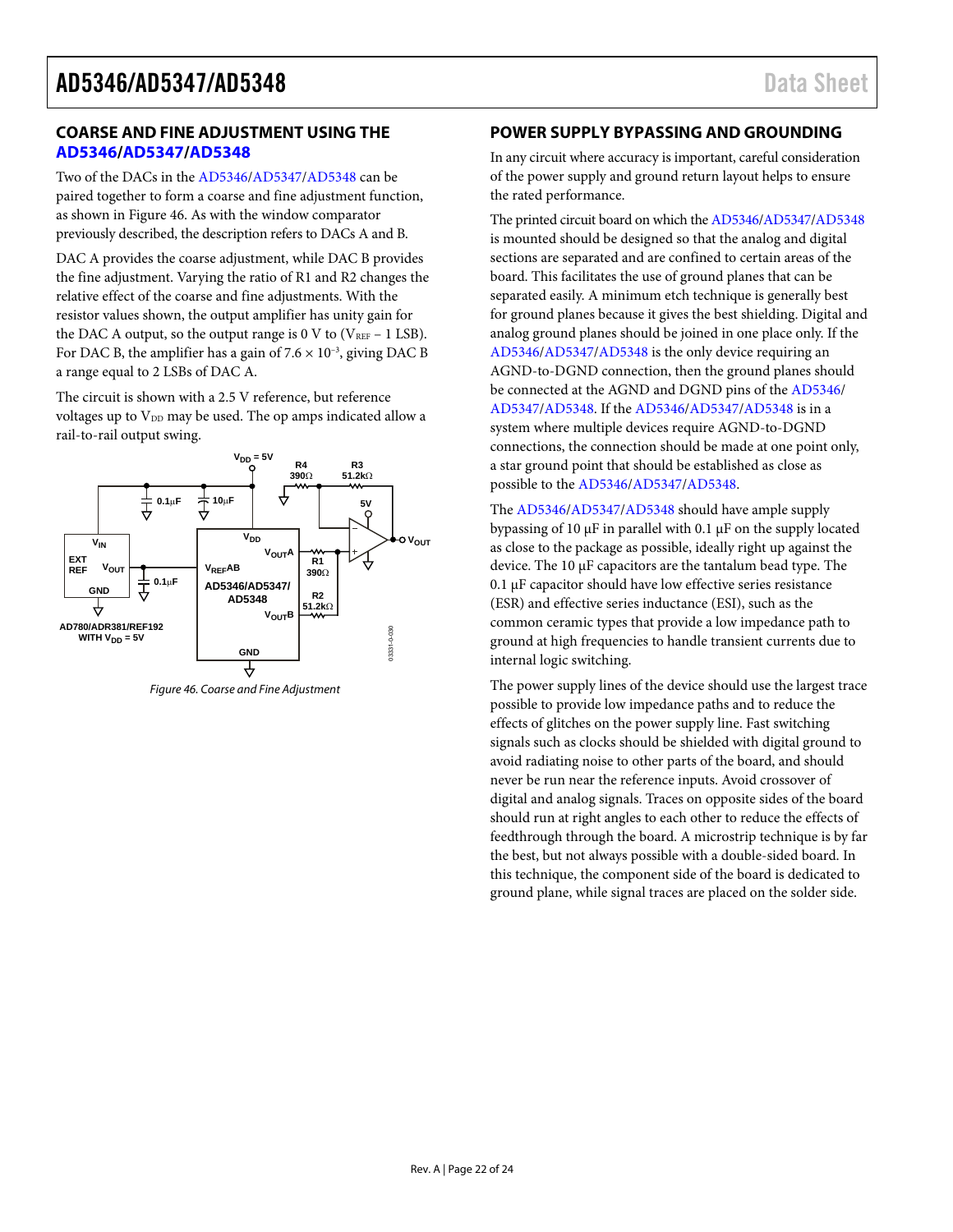# <span id="page-22-0"></span>OUTLINE DIMENSIONS



 $(CP-40-9)$ Dimensions shown in millimeters